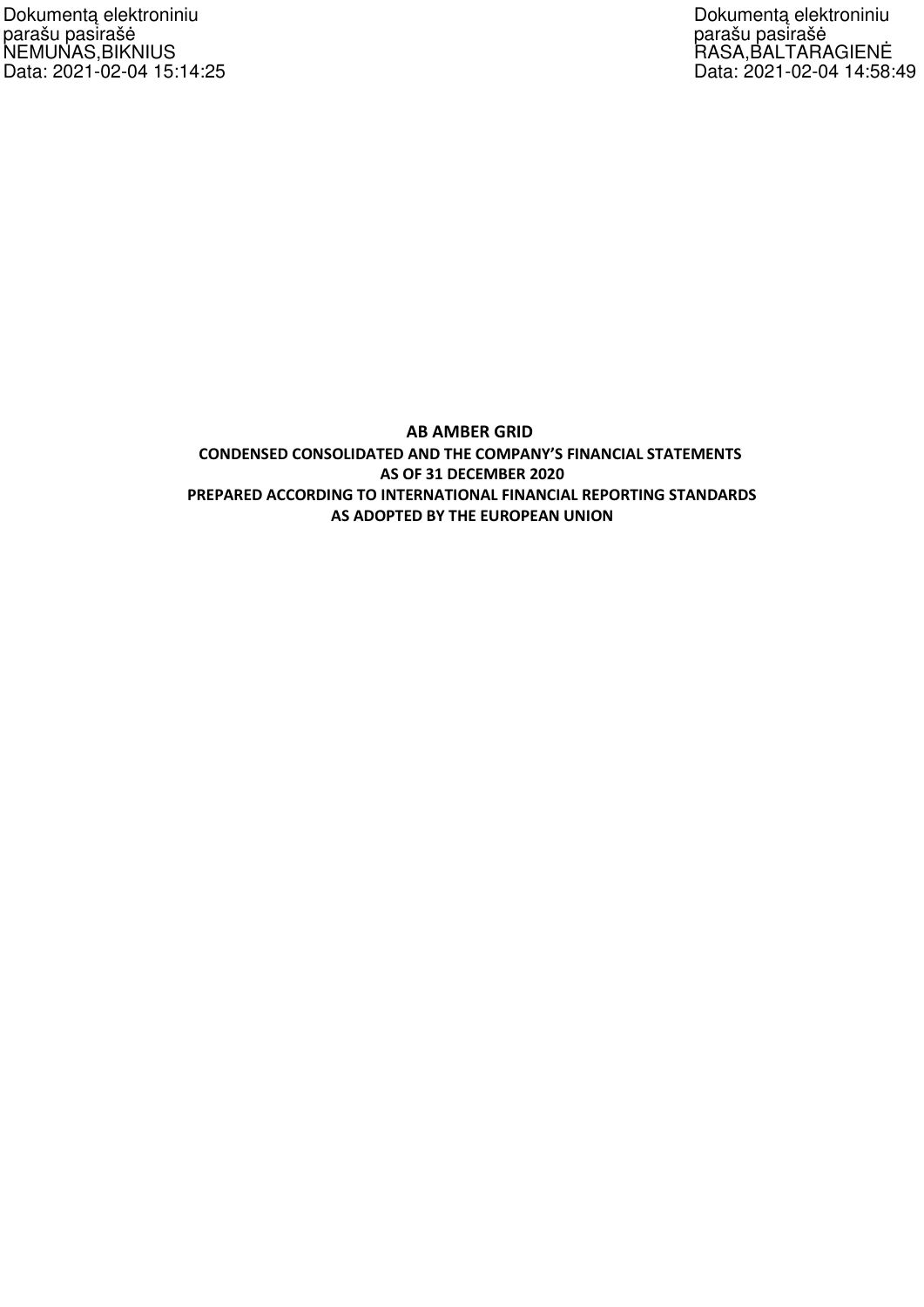**AB AMBER GRID, company code 303090867, Savanorių pr. 28, Vilnius, Lithuania**

## **CONDENSED CONSOLIDATED AND THE COMPANY'S FINANCIAL STATEMENTS**

#### **AS OF 31 DECEMBER 2020**

(all amounts are in euro thousand unless stated otherwise)

## **Consolidated and Company's Statement of financial position**

|             |                                |                | Group                        |                              | Company                      |                              |  |
|-------------|--------------------------------|----------------|------------------------------|------------------------------|------------------------------|------------------------------|--|
|             |                                | <b>Notes</b>   | As of 31<br>December<br>2020 | As of 31<br>December<br>2019 | As of 31<br>December<br>2020 | As of 31<br>December<br>2019 |  |
|             | <b>ASSETS</b>                  |                |                              |                              |                              |                              |  |
| А.          | <b>Non-current assets</b>      |                | 253,372                      | 209,346                      | 253,264                      | 209,215                      |  |
| Τ.          | Intangible assets              | 4              | 2,654                        | 2,910                        | 2,010                        | 2,262                        |  |
| П.          | Property, plant and equipment  | 4              | 241,624                      | 201,362                      | 241,620                      | 201,359                      |  |
| II.1.       | Land                           |                | 125                          | 125                          | 125                          | 125                          |  |
| II.2.       | <b>Buildings</b>               |                | 5,427                        | 5,183                        | 5,427                        | 5,183                        |  |
| II.3.       | Plant and equipment            |                | 146,003                      | 147,770                      | 146,003                      | 147,770                      |  |
| II.4.       | Machinery and equipment        |                | 34,583                       | 37,714                       | 34,583                       | 37,714                       |  |
| II.5.       | Motor vehicles                 |                | 542                          | 773                          | 542                          | 773                          |  |
| II.6.       | Other                          |                | 3,171                        | 2,637                        | 3,167                        | 2,634                        |  |
| II.7.       | Construction in progress       |                | 51,773                       | 7,160                        | 51,773                       | 7,160                        |  |
| III.        | The right-of-use assets        | 6              | 2,335                        | 2,001                        | 2,204                        | 1,850                        |  |
| IV.         | Non-current financial assets   |                | 4                            | 4                            | 675                          | 675                          |  |
| IV.1        | Investment in the subsidiary   |                |                              |                              | 675                          | 675                          |  |
| IV.2.       | Non-current trade receivables  | $\overline{7}$ |                              |                              |                              |                              |  |
|             | Other non-current financial    |                |                              |                              |                              |                              |  |
| IV.3        | assets                         |                | 4                            | 4                            |                              |                              |  |
| $V_{\cdot}$ | A deferred tax asset           |                | 6,755                        | 3,069                        | 6,755                        | 3,069                        |  |
| В.          | <b>Current assets</b>          |                | 60,614                       | 46,783                       | 49,144                       | 28,094                       |  |
| Τ.          | Inventories and prepayments    |                | 2,626                        | 2,651                        | 2,611                        | 2,640                        |  |
| 1.1.        | Raw materials, spare parts and |                | 1,897                        |                              | 1,897                        |                              |  |
|             | other inventories              |                |                              | 2,119                        |                              | 2,119                        |  |
| 1.2.        | Prepayments                    |                | 729                          | 532                          | 714                          | 521                          |  |
| II.         | Accounts receivable            |                | 47,377                       | 25,251                       | 45,356                       | 25,253                       |  |
| II.1.       | Trade receivables              | 7              | 7,870                        | 5,860                        | 5,851                        | 5,865                        |  |
| II.2.       | Other receivables              | $\overline{7}$ | 39,507                       | 19,391                       | 39,505                       | 19,388                       |  |
| III.        | Corporate income tax paid in   |                | 1,171                        |                              | 1,171                        |                              |  |
|             | advance                        |                |                              |                              |                              |                              |  |
| IV.         | Other financial assets         | 9              | 8,687                        | 18,648                       | 3                            | 4                            |  |
| V.          | Cash and cash equivalents      |                | 753                          | 233                          | 3                            | 197                          |  |
|             | <b>Total assets</b>            |                | 313,986                      | 256,129                      | 302,408                      | 237,309                      |  |

(cont'd on the next page)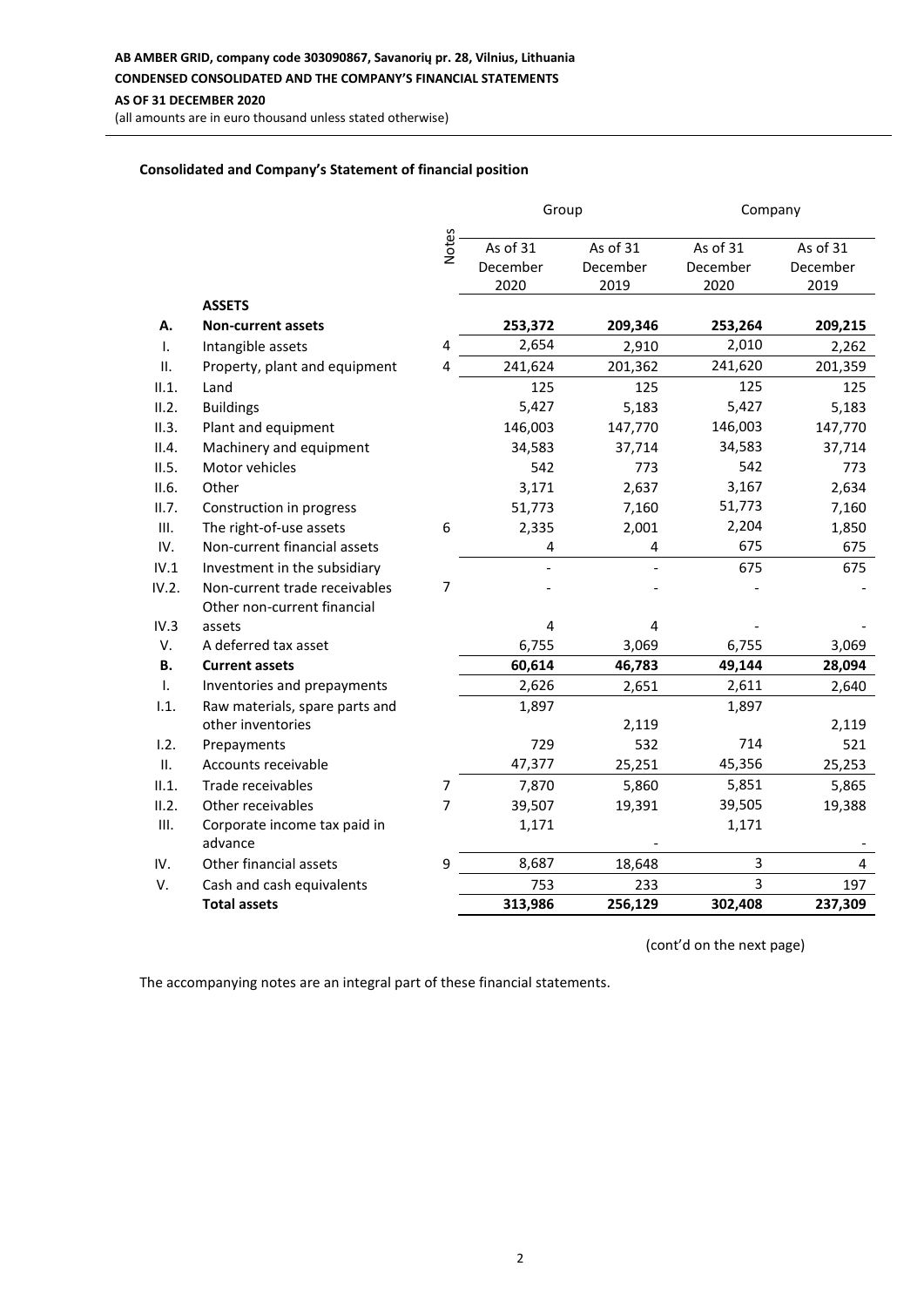**AB AMBER GRID, company code 303090867, Savanorių pr. 28, Vilnius, Lithuania CONDENSED CONSOLIDATED AND THE COMPANY'S FINANCIAL STATEMENTS**

## **AS OF 31 DECEMBER 2020**

(all amounts are in euro thousand unless stated otherwise)

#### **Consolidated and Company's Statement of financial position (cont'd)**

|       |                                         |              | Group<br>Company |          |          |          |
|-------|-----------------------------------------|--------------|------------------|----------|----------|----------|
|       |                                         |              | As of 31         | As of 31 | As of 31 | As of 31 |
|       |                                         | <b>Notes</b> | December         | December | December | December |
|       |                                         |              | 2020             | 2019     | 2020     | 2019     |
|       | <b>EQUITY AND LIABILITIES</b>           |              |                  |          |          |          |
| C.    | <b>Equity</b>                           |              | 155,995          | 137,854  | 155,575  | 138,172  |
| Τ.    | Share capital                           |              | 51,731           | 51,731   | 51,731   | 51,731   |
| ΙΙ.   | Reserves                                |              | 74,638           | 74,638   | 74,638   | 74,638   |
| II.1. | Legal reserve                           |              | 5,173            | 5,173    | 5,173    | 5,173    |
| II.2. | Other reserves                          |              | 69,465           | 69,465   | 69,465   | 69,465   |
| III.  | Retained earnings (deficit)             |              | 29,626           | 11,485   | 29,206   | 11,803   |
| D.    | <b>Accounts payable and liabilities</b> |              | 157,991          | 118,275  | 146,833  | 99,137   |
| Τ.    | Amounts payable after one year and      |              |                  |          |          |          |
|       | non-current liabilities                 |              | 104,027          | 54,075   | 103,917  | 53,945   |
| 1.1.  | Non-current borrowings                  | 10           | 101,565          | 51,739   | 101,565  | 51,739   |
|       | A right-of-use asset and                |              |                  |          |          |          |
| 1.2.  | corresponding liability                 | 6            | 1,953            | 1,849    | 1,843    | 1,719    |
| 1.3.  | Non-current employee benefits           |              | 509              | 487      | 509      | 487      |
| 1.4.  | Deferred income tax liability           |              |                  |          |          |          |
| 1.5.  | Other non-current liabilities           |              |                  |          |          |          |
|       | Accounts payable within one year and    |              |                  |          |          |          |
| П.    | short-term liabilities                  |              | 53,964           | 64,200   | 42,916   | 45,192   |
| II.1. | <b>Current financial liability</b>      |              | 7,852            | 6,452    | 7,852    | 6,272    |
|       | Current portion of non-current          |              |                  |          |          |          |
| II.2. | borrowings                              | 10           | 10,174           | 13,618   | 10,174   | 13,618   |
| II.3  | A right-of-use asset and                |              |                  |          |          |          |
|       | corresponding liability                 | 6            | 410              | 160      | 387      | 138      |
| II.4  | Current year portion of non-current     |              |                  |          |          |          |
|       | employee benefits                       |              | 39               | 53       | 39       | 53       |
| II.5  | Trade payables                          | 12           | 10,429           | 6,967    | 8,151    | 4,191    |
| II.6  | Advance amounts                         | 13           | 8,524            | 17,103   | 278      | 1,431    |
| II.7  | Income tax payable                      |              | 51               | 688      |          | 688      |
| II.8  | Payroll related liabilities             |              |                  |          |          |          |
| II.9. | Other payables and current liabilities  |              | 2,140            | 1,723    | 2,054    | 1,655    |
|       |                                         | 14           | 14,345           | 17,436   | 13,981   | 17,146   |
|       | <b>Total equity and liabilities</b>     |              | 313,986          | 256,129  | 302,408  | 237,309  |

| Chief Executive Officer | Nemunas Biknius   | 4 February 2021 |
|-------------------------|-------------------|-----------------|
| Head of accounting      | Rasa Baltaragienė | 4 February 2021 |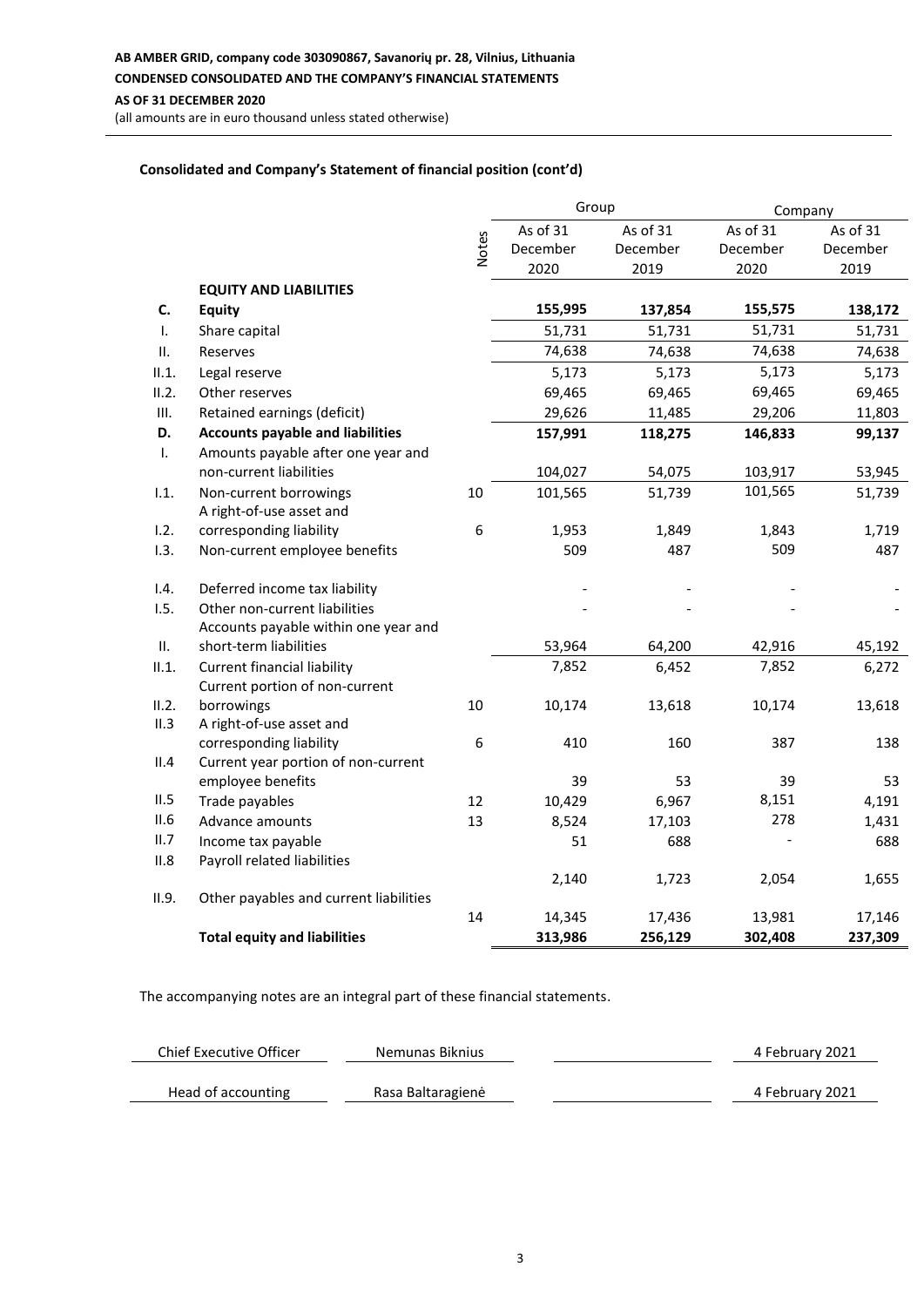#### **AB AMBER GRID, company code 303090867, Savanorių pr. 28, Vilnius, Lithuania**

## **CONDENSED CONSOLIDATED AND THE COMPANY'S FINANCIAL STATEMENTS**

#### **AS OF 31 DECEMBER 2020**

(all amounts are in euro thousand unless stated otherwise)

#### **Consolidated and Company's Income statement**

|                |                                                          | Group        |              |              |               |               |
|----------------|----------------------------------------------------------|--------------|--------------|--------------|---------------|---------------|
|                |                                                          |              | For the      | For the      | For the       | For the       |
|                |                                                          |              | period of    | period of    | period of     | period of     |
|                |                                                          |              | three months | three months | twelve months | twelve months |
|                |                                                          |              | ended        | ended        | ended         | ended         |
|                |                                                          |              | 31 December  | 31 December  | 31 December   | 31 December   |
|                |                                                          | <b>Notes</b> | 2020         | 2019         | 2020          | 2019          |
|                |                                                          |              |              |              |               |               |
|                |                                                          |              |              |              |               |               |
| $\mathbf{I}$ . | Revenue                                                  | 16           | 14,085       | 16,106       | 52,252        | 54,756        |
| П.             | <b>Expenses</b>                                          |              | (10, 328)    | (11, 489)    | (37, 337)     | (40, 544)     |
| II.1.          | Cost of natural gas<br>Depreciation and                  |              | (1, 285)     | (3, 151)     | (6, 345)      | (11, 336)     |
| II.2.          | amortization                                             |              | (2,811)      | (2, 568)     | (11, 126)     | (10, 159)     |
| II.3.          | Remuneration and related                                 |              |              |              |               |               |
|                | social security tax expenses                             |              | (2,871)      | (2, 582)     | (10, 254)     | (9, 784)      |
| II.4.          | Repair and technical                                     |              |              |              |               |               |
|                | maintenance expenses                                     |              | (1, 517)     | (1, 284)     | (3,405)       | (3, 573)      |
| II.5.          | Taxes other than income tax<br>Telecommunications and IT |              | (499)        | (443)        | (1,954)       | (1,798)       |
| II.6.          | systems expenses                                         |              | (457)        | (345)        | (1, 561)      | (1,010)       |
| II.7.          | Other expenses                                           |              | (888)        | (1, 116)     | (2,692)       | (2,884)       |
| Ш.             | <b>Operation profit (loss)</b>                           |              | 3,757        | 4,617        | 14,915        | 14,212        |
| IV.            | <b>Financial activity</b>                                |              | (54)         | (64)         | (363)         | (341)         |
| IV.1.          | Income                                                   |              | 1            | 1            | 3             | 12            |
| IV.2.          | Expense                                                  |              | (55)         | (65)         | (366)         | (353)         |
| v.             | Profit (loss) before income                              |              |              |              |               |               |
|                | tax                                                      |              | 3,703        | 4,553        | 14,552        | 13,871        |
| VI.            | Income tax                                               |              | 978          | (474)        | 3,589         | (2,033)       |
| VI.1.          | Current period income tax                                |              | (29)         | (512)        | (98)          | (1, 945)      |
| VI.2           | Deferred income tax                                      |              | 1,007        | 38           | 3,687         | (88)          |
| VII.           | Net profit (loss)                                        |              | 4,681        | 4,079        | 18,141        | 11,838        |
|                | Basic and diluted earnings                               |              |              |              | 0,10          | 0,07          |
|                | (loss) per share (Eur)                                   | 15           |              |              |               |               |

| Chief Executive Officer | Nemunas Biknius   | 4 February 2021 |
|-------------------------|-------------------|-----------------|
|                         |                   |                 |
| Head of accounting      | Rasa Baltaragienė | 4 February 2021 |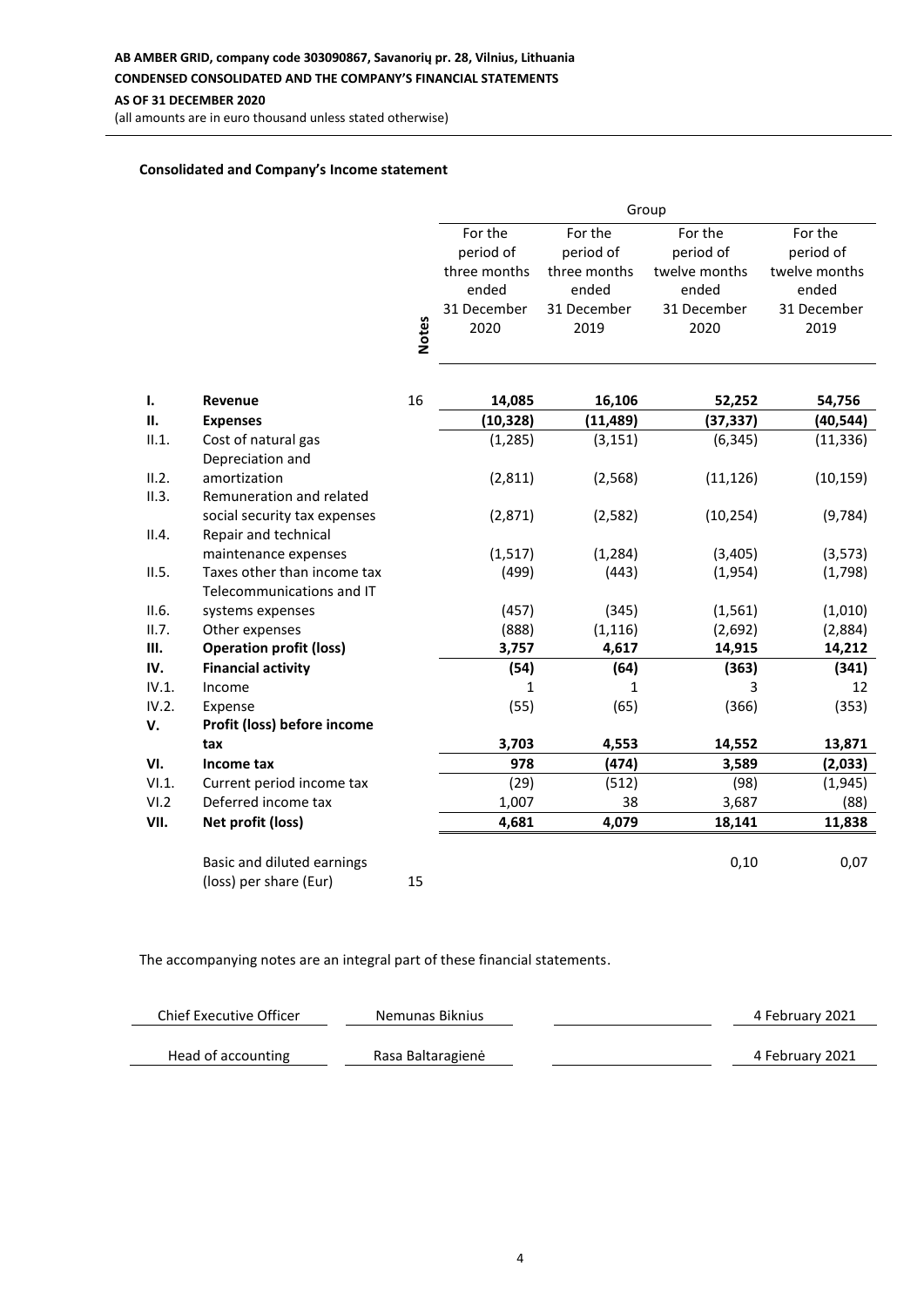(all amounts are in euro thousand unless stated otherwise)

## **Consolidated and Company's Statement of comprehensive income**

|     |                                   | Group                                |                                      |                                       |                                       |  |  |
|-----|-----------------------------------|--------------------------------------|--------------------------------------|---------------------------------------|---------------------------------------|--|--|
|     |                                   | For the<br>period of                 | For the<br>period of                 | For the<br>period of                  | For the<br>period of                  |  |  |
|     |                                   | three months<br>ended<br>31 December | three months<br>ended<br>31 December | twelve months<br>ended<br>31 December | twelve months<br>ended<br>31 December |  |  |
| Ι.  | Net profit (loss)                 | 4,681                                | 4,079                                | 18,141                                | 11,838                                |  |  |
| II. | <b>Total comprehensive income</b> |                                      |                                      |                                       |                                       |  |  |
|     | (loss)                            | 4,681                                | 4,079                                | 18,141                                | 11,838                                |  |  |

| <b>Chief Executive Officer</b> | Nemunas Biknius   | 4 February 2021 |
|--------------------------------|-------------------|-----------------|
|                                |                   |                 |
| Head of accounting             | Rasa Baltaragienė | 4 February 2021 |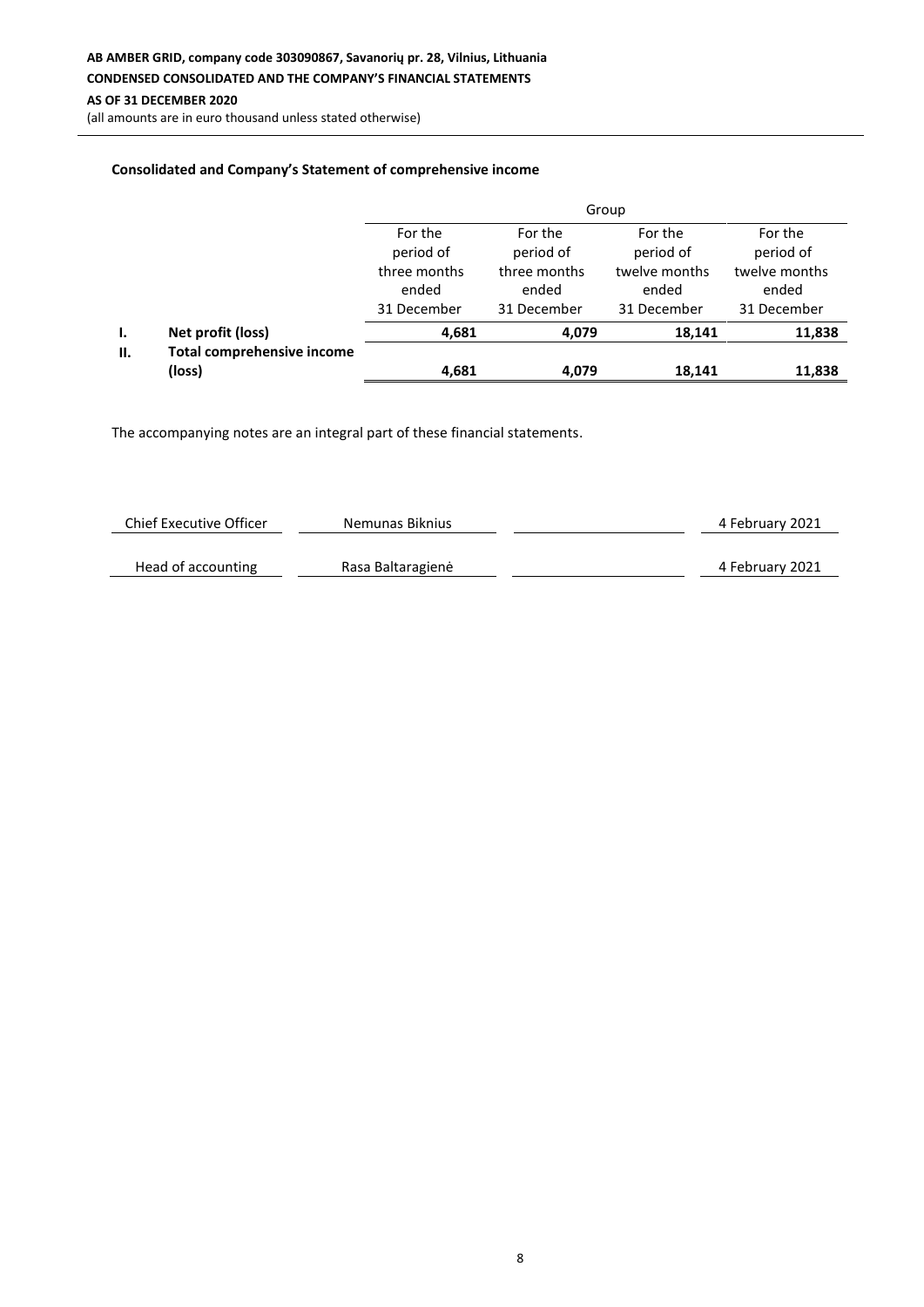**AS OF 31 DECEMBER 2020**

(all amounts are in euro thousand unless stated otherwise)

#### **Income statement**

|       |                                | Company      |              |              |               |               |
|-------|--------------------------------|--------------|--------------|--------------|---------------|---------------|
|       |                                |              | For the      | For the      | For the       | For the       |
|       |                                |              | period of    | period of    | period of     | period of     |
|       |                                |              | three months | three months | twelve months | twelve months |
|       |                                |              | ended        | ended        | ended         | ended         |
|       |                                |              | 31 December  | 31 December  | 31 December   | 31 December   |
|       |                                | <b>Notes</b> | 2020         | 2019         | 2020          | 2019          |
|       |                                |              |              |              |               |               |
| ı.    | Revenue                        | 16           | 13,597       | 15,962       | 50,797        | 54,217        |
| П.    | <b>Expenses</b>                |              | (10, 144)    | (11, 355)    | (36, 674)     | (40, 044)     |
| II.1. | Cost of natural gas            |              | (1, 285)     | (3, 151)     | (6, 345)      | (11, 336)     |
|       | Depreciation and               |              |              |              |               |               |
| II.2. | amortization                   |              | (2,762)      | (2, 536)     | (10, 934)     | (10, 032)     |
| II.3. | Remuneration and related       |              |              |              |               |               |
|       | social security tax expenses   |              | (2,777)      | (2, 511)     | (9,905)       | (9,509)       |
| II.4. | Repair and technical           |              |              |              |               |               |
|       | maintenance expenses           |              | (1, 517)     | (1, 284)     | (3,405)       | (3, 573)      |
| II.5. | Taxes other than income tax    |              | (499)        | (443)        | (1,953)       | (1,798)       |
|       | Telecommunications and IT      |              |              |              |               |               |
| II.6. | systems expenses               |              | (436)        | (332)        | (1,483)       | (954)         |
| II.7. | Other expenses                 |              | (868)        | (1,098)      | (2,649)       | (2,842)       |
| Ш.    | <b>Operation profit (loss)</b> |              | 3,453        | 4,607        | 14,123        | 14,173        |
| IV.   | <b>Financial activity</b>      |              | (53)         | (64)         | (360)         | (339)         |
| IV.1. | Income                         |              | 1            | 1            | 3             | 13            |
| IV.2. | Expense                        |              | (54)         | (65)         | (363)         | (352)         |
| V.    | Profit (loss) before income    |              |              |              |               |               |
|       | tax                            |              | 3,400        | 4,543        | 13,763        | 13,834        |
| VI.   | Income tax                     |              | 1,007        | (472)        | 3,640         | (2,031)       |
| VI.1. | Current period income tax      |              |              | (510)        | (47)          | (1,943)       |
| VI.2  | Deferred income tax            |              | 1,007        | 38           | 3,687         | (88)          |
| VII.  | Net profit (loss)              |              | 4,407        | 4,071        | 17,403        | 11,803        |
|       | Basic and diluted earnings     |              |              |              |               |               |
|       | (loss) per share (Eur)         | 15           |              |              | 0,10          | 0,07          |

| <b>Chief Executive Officer</b> | Nemunas Biknius   | 4 February 2021 |
|--------------------------------|-------------------|-----------------|
| Head of accounting             | Rasa Baltaragienė | 4 February 2021 |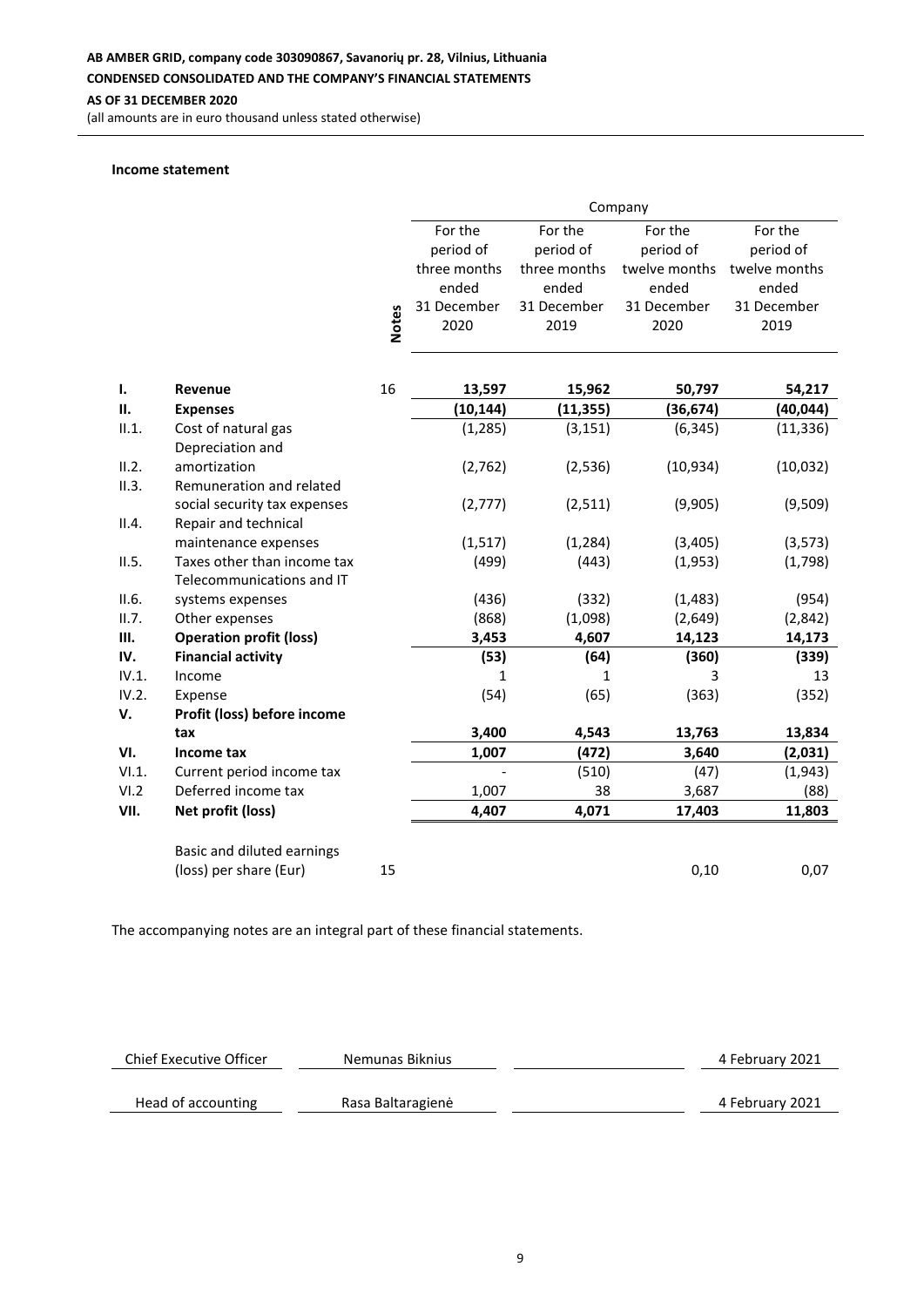(all amounts are in euro thousand unless stated otherwise)

# **Statement of comprehensive income**

|    |                                             |                                                              | Company                                                      |                                                               |                                                               |  |  |  |
|----|---------------------------------------------|--------------------------------------------------------------|--------------------------------------------------------------|---------------------------------------------------------------|---------------------------------------------------------------|--|--|--|
|    |                                             | For the<br>period of<br>three months<br>ended<br>31 December | For the<br>period of<br>three months<br>ended<br>31 December | For the<br>period of<br>twelve months<br>ended<br>31 December | For the<br>period of<br>twelve months<br>ended<br>31 December |  |  |  |
| Ι. | Net profit (loss)                           | 4,407                                                        | 4,071                                                        | 17,403                                                        | 11,803                                                        |  |  |  |
| Ш. | <b>Total comprehensive income</b><br>(loss) | 4,407                                                        | 4,071                                                        | 17,403                                                        | 11,803                                                        |  |  |  |

| Chief Executive Officer | Nemunas Biknius   | 4 February 2021 |
|-------------------------|-------------------|-----------------|
|                         |                   |                 |
| Head of accounting      | Rasa Baltaragienė | 4 February 2021 |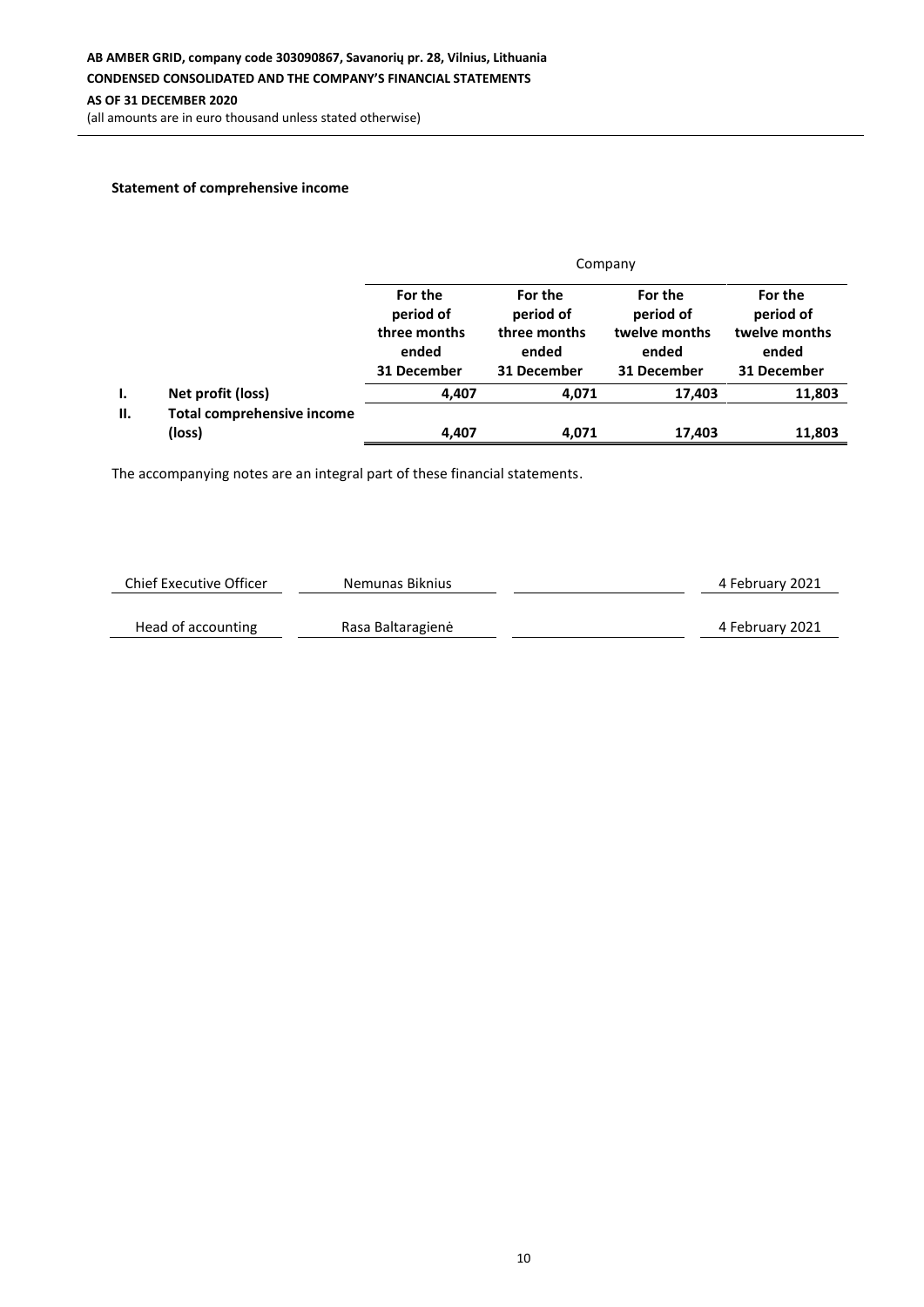# **Consolidated and Company's Statement of changes in equity**

| Group                             | Authorised<br>share<br>capital | Legal<br>reserve             | Other<br>reserves | Retained<br>earnings<br>(deficit) | Total    |
|-----------------------------------|--------------------------------|------------------------------|-------------------|-----------------------------------|----------|
| <b>Balance as of</b>              |                                |                              |                   |                                   |          |
| 31 December 2018                  | 51,731                         | 5,173                        | 94,817            | (20,478)                          | 131,243  |
| Transfer from other reserves      |                                |                              | (25,352)          | 25,352                            |          |
| Dividends declared                | $\overline{\phantom{0}}$       |                              |                   | (5,227)                           | (5, 227) |
| Total comprehensive income (loss) | $\overline{\phantom{a}}$       |                              |                   | 11,838                            | 11,838   |
| Net profit (loss) for the year    |                                | $\qquad \qquad \blacksquare$ |                   | 11,838                            | 11,838   |
| <b>Balance as of</b>              |                                |                              |                   |                                   |          |
| <b>31 December 2019</b>           | 51,731                         | 5,173                        | 69,465            | 11,485                            | 137,854  |
| Transfer from other reserves      |                                |                              |                   |                                   |          |
| Dividends declared                |                                |                              |                   |                                   |          |
| Total comprehensive income (loss) |                                | $\qquad \qquad -$            |                   | 18,141                            | 18,141   |
| Net profit (loss) for the year    |                                |                              |                   | 18,141                            | 18,141   |
| <b>Balance as of</b>              |                                |                              |                   |                                   |          |
| 31 December 2020                  | 51,731                         | 5,173                        | 69,465            | 29,626                            | 155,995  |

| Chief Executive Officer | Nemunas Biknius   | 4 February 2021 |
|-------------------------|-------------------|-----------------|
|                         |                   |                 |
| Head of accounting      | Rasa Baltaragienė | 4 February 2021 |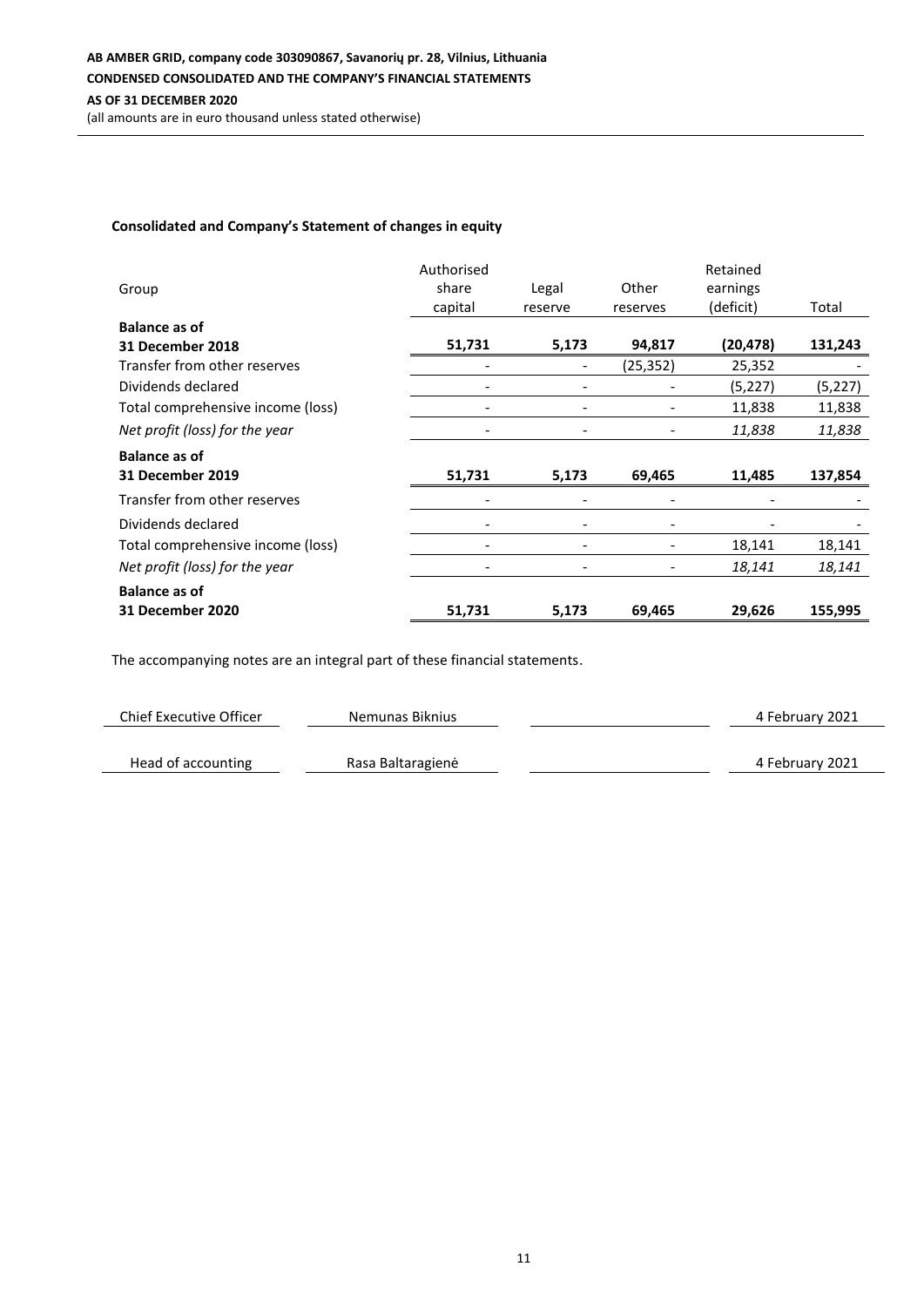#### **Statement of changes in equity**

| Company                           | Authorised<br>share<br>capital | Legal<br>reserve         | Other<br>reserves | Retained<br>earnings<br>(deficit) | Total    |
|-----------------------------------|--------------------------------|--------------------------|-------------------|-----------------------------------|----------|
| <b>Balance as of</b>              |                                |                          |                   |                                   |          |
| 31 December 2018                  | 51,731                         | 5,173                    | 94,817            | (20, 125)                         | 131,596  |
| Transfer from other reserves      |                                |                          | (25, 352)         | 25,352                            |          |
| Dividends declared                |                                |                          |                   | (5, 227)                          | (5, 227) |
| Total comprehensive income (loss) |                                |                          |                   | 11,803                            | 11,803   |
| Net profit (loss) for the year    |                                |                          |                   | 11,803                            | 11,803   |
| <b>Balance as of</b>              |                                |                          |                   |                                   |          |
| <b>31 December 2019</b>           | 51,731                         | 5,173                    | 69,465            | 11,803                            | 138,172  |
| Transfer from other reserves      |                                |                          |                   |                                   |          |
| Dividends declared                |                                |                          |                   |                                   |          |
| Total comprehensive income (loss) |                                | $\overline{\phantom{a}}$ |                   | 17,403                            | 17,403   |
| Net profit (loss) for the year    |                                |                          |                   | 17,403                            | 17,403   |
| <b>Balance as of</b>              |                                |                          |                   |                                   |          |
| <b>31 December 2020</b>           | 51,731                         | 5,173                    | 69,465            | 29,206                            | 155,575  |

| Chief Executive Officer | Nemunas Biknius   | 4 February 2021 |
|-------------------------|-------------------|-----------------|
|                         |                   |                 |
| Head of accounting      | Rasa Baltaragienė | 4 February 2021 |
|                         |                   |                 |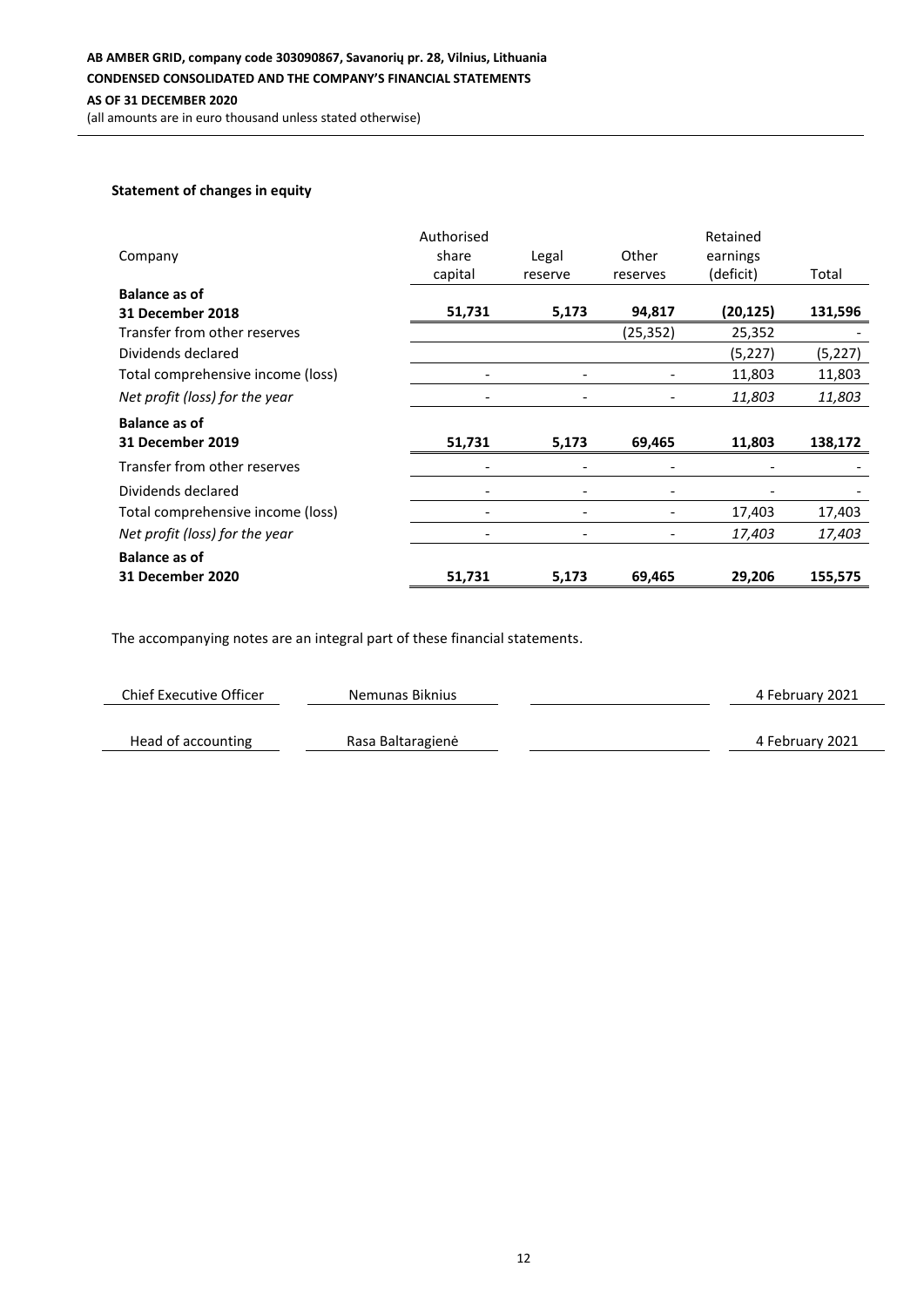(all amounts are in euro thousand unless stated otherwise)

#### **Consolidated and Company's Statement of cash flows**

|       |                                                                                         | Group     |           | Company   |           |
|-------|-----------------------------------------------------------------------------------------|-----------|-----------|-----------|-----------|
|       |                                                                                         | 31        | 31        | 31        | 31        |
|       |                                                                                         | December  | December  | December  | December  |
|       |                                                                                         |           |           |           | 2019      |
|       |                                                                                         | 2020      | 2019      | 2020      |           |
| Ι.    | Cash flows from (to) operating activities                                               |           |           |           |           |
| 1.1.  | Net profit (loss)                                                                       | 18,141    | 11,838    | 17,403    | 11,803    |
|       | Adjustments of non-cash items and other<br>corrections:                                 |           |           |           |           |
| 1.2.  | Depreciation and amortisation                                                           | 11,126    | 10,159    | 10,934    | 10,032    |
| 1.3.  | Loss (gain) on property, plant and equipment,<br>doubtful trade accounts receivable and |           |           |           |           |
|       | inventories write-off and disposal                                                      | (123)     | (110)     | (123)     | (110)     |
| 1.4.  | Revaluation loss of fixed assets                                                        |           |           |           |           |
| 1.5.  | Impairment losses (reversal of impairment) for                                          |           |           |           |           |
|       | property, plant and equipment, financial                                                |           |           |           |           |
|       | assets, allowance for doubtful trade accounts                                           |           |           |           |           |
|       | receivable and inventories                                                              | (39)      | 56        | (39)      | 56        |
| 1.6.  | Income tax expenses (income)                                                            | (3,589)   | 2,031     | (3,640)   | 2,031     |
| 1.7.  | Interest (income)                                                                       |           |           |           |           |
| 1.8.  | Interest expenses                                                                       | 291       | 353       | 291       | 352       |
| 1.9.  | Amortisation of grants (deferred revenue)                                               |           | 661       |           | 661       |
| 1.10. | Elimination of other non-cash items                                                     |           | 35        |           | 34        |
|       |                                                                                         | 25,807    | 25,023    | 24,826    | 24,859    |
|       | Changes in working capital:                                                             |           |           |           |           |
| 1.11. | Decrease (increase) in inventories                                                      | 294       | 950       | 294       | 950       |
| 1.12. | Decrease (increase) in trade accounts                                                   |           |           |           |           |
|       | receivable                                                                              | (2,010)   | 322       | 14        | 243       |
| 1.13  | Decrease (increase) in other accounts                                                   |           |           |           |           |
|       | receivable and prepayments                                                              | 3,689     | (1,609)   | 3,688     | (1, 455)  |
| 1.14. | Increase (decrease) in trade accounts payable                                           | 62        | 7,737     | 560       | (102)     |
| 1.15. | Increase (decrease) in other accounts payable                                           |           |           |           |           |
|       | and other current liabilities                                                           | (11, 252) | 3,451     | (3,918)   | 3,044     |
| 1.16. | Decrease (increase) in other financial assets                                           |           | (8,019)   |           | 51        |
|       |                                                                                         | 9,961     |           | 1         |           |
| 1.17. | Income tax (paid)                                                                       | (1,906)   | (639)     | (1,906)   | (639)     |
|       | Total changes in working capital                                                        | (1, 162)  | 2,193     | (1, 267)  | 2,092     |
|       | Net cash flows from operating activities                                                | 24,645    | 27,216    | 23,559    | 26,951    |
| П.    | Cash flows from (to) investing activities                                               |           |           |           |           |
| II.1. | (Acquisitions) of property, plant and                                                   |           |           |           |           |
|       | equipment and intangible assets                                                         | (86, 308) | (19, 915) | (86, 136) | (19, 665) |
| II.2. | Proceeds from sales of property, plant and                                              |           |           |           |           |
|       | equipment                                                                               | 173       | 27        | 173       | 27        |
| II.3. | Grants received                                                                         | 15,065    | 6,941     | 15,065    | 6,941     |
| II.4. | Loans recovered                                                                         |           |           |           | 150       |
| II.5. | Interest received                                                                       |           | 5         |           | 5         |
|       | Net cash flows (to) investing activities                                                | (71,070)  | (12, 942) | (70, 898) | (12, 542) |
|       | (cont'd on the next page)                                                               |           |           |           |           |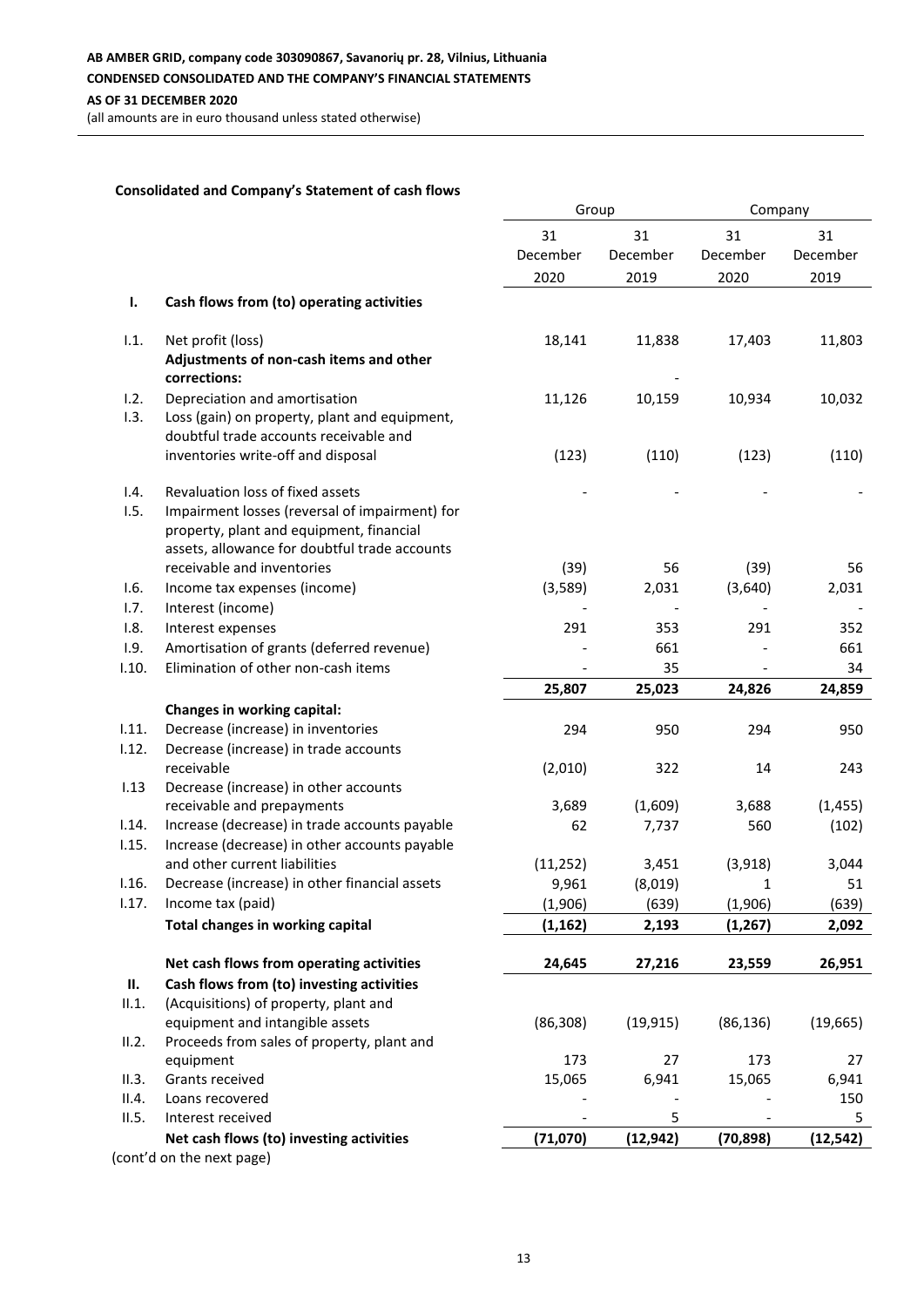(all amounts are in euro thousand unless stated otherwise)

## **Consolidates and Company's statements of cash flows (cont'd)**

|        |                                                         | Group                  |                        | Company                |                        |
|--------|---------------------------------------------------------|------------------------|------------------------|------------------------|------------------------|
|        |                                                         | 31<br>December<br>2020 | 31<br>December<br>2019 | 31<br>December<br>2020 | 31<br>December<br>2019 |
| Ш.     | Cash flows from (to) financing activities               |                        |                        |                        |                        |
| III.1. | Dividends (paid)                                        | (3)                    | (5,228)                | (3)                    | (5,228)                |
| III.2. | Proceeds from borrowings                                | 60,000                 | 10,000                 | 60,000                 | 10,000                 |
| III.3. | (Repayments) of borrowings                              | (13, 798)              | (17, 976)              | (13, 618)              | (17, 976)              |
| III.4. | The overdraft change                                    | 1,580                  | (339)                  | 1,580                  | (519)                  |
| III.5. | Interest (paid)                                         | (421)                  | (374)                  | (421)                  | (373)                  |
| III.6. | The right-of-use assets                                 | (413)                  | (166)                  | (393)                  | (150)                  |
| III.7. | Other cash flows from (to) financial activities         |                        |                        |                        |                        |
|        | Net cash flows from (to) financing activities           | 46,945                 | (14,083)               | 47,145                 | (14,246)               |
| IV.    | Net increase (decrease) in cash and cash<br>equivalents | 520                    | 191                    | (194)                  | 163                    |
| v.     | Cash and cash equivalents at the beginning of           |                        |                        |                        |                        |
|        | the period                                              | 233                    | 42                     | 197                    | 34                     |
| VI.    | Cash and cash equivalents at the end of the<br>period   | 753                    | 233                    | 3                      | 197                    |

| Chief Executive Officer | Nemunas Biknius   | 4 February 2021 |
|-------------------------|-------------------|-----------------|
|                         |                   |                 |
| Head of accounting      | Rasa Baltaragienė | 4 February 2021 |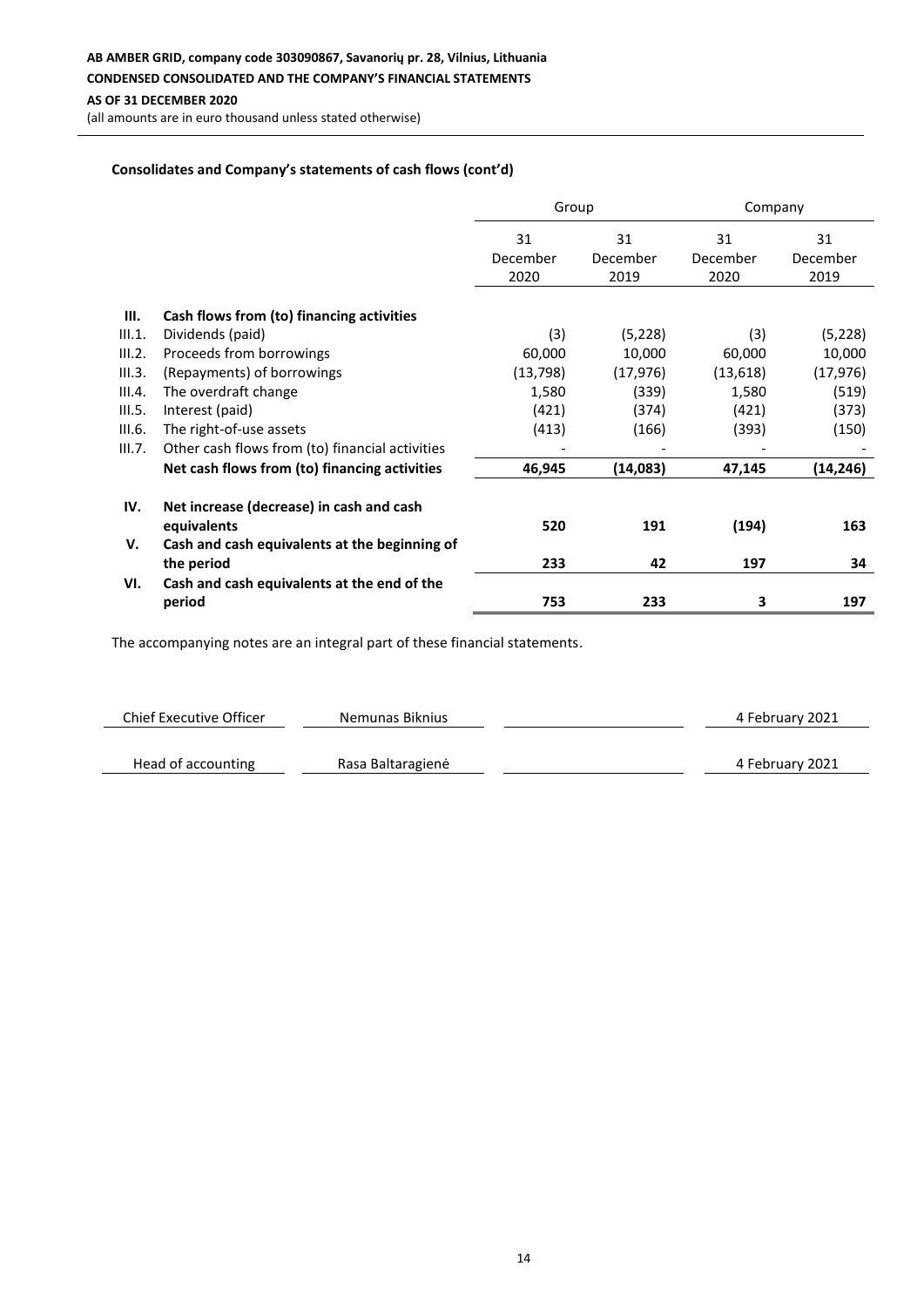#### **Notes to the consolidated and the Company's financial Statements**

#### **1 General information**

The consolidated financial statements disclose the financial position and performance of the AB Amber Grid (hereinafter referred to as the 'Company') and its subsidiary UAB GET Baltic (hereinafter together referred to as the 'Group').

AB Amber Grid was registered on 25 June 2013 after the spin-off from AB Lietuvos Dujos of the natural gas transmission activity with respective assets, rights and obligations attributed to the activity in question. The Company's operations date back to 1 August 2013.

On 10 April 2015, upon the obtaining of a positive decision from the European Commission, the National Energy Regulatory Council (before National Commission for Energy Control and Prices) issued in respect of the Company an open-ended License No. L2-3 (GDP) for the engagement in the Transmission System Operator's activity within the territory of Lithuania.

The Company is engaged in the natural gas transmission system operator's activity and provides to system users, other operators, and gas market players the following services:

- transmission of natural gas in the territory of the Republic of Lithuania;
- balancing of natural gas flows in the transmission system;
- administration of the funds intended to compensate for the installation and fixed operating costs of the Liquefied Natural Gas Terminal, its infrastructure and connector and, as from 2016, for reasonable costs of the designated supplier for the supply of an obligatory quantity of liquefied natural gas;
- administration of the register of guarantees of origin for gas produced from renewable energy sources.

On 31 December 2020, the Company had 108 contracts for natural gas transmission services with the users of natural gas transmission system (natural gas customers, natural gas distribution system operators, natural gas supply companies that supply gas up to customers systems). In addition, Company had entered into natural gas balancing agreements with 2 natural gas trade companies that trade natural gas, but do not use Company's transmission system infrastructure.

The Company's largest shareholder is UAB EPSO-G (www.epsog.lt). The rights and obligations of the sole shareholder of the management company UAB EPSO - G are implemented by the Ministry of Energy of the Republic of Lithuania.

Since 1 August 2013, the Company's shares have been traded on a stock exchange; they are listed on the Baltic Secondary Trading List of NASDAQ OMX Vilnius Stock Exchange (ISIN code LT0000128696, instrument AMG1L).

As of 30 of September 2020 and 31 December 2019, the Company's shareholders were as follows:

|                                     | Number of shares owned | Ownership share (percent) |
|-------------------------------------|------------------------|---------------------------|
| UAB EPSO-G (Company Code 302826889, |                        |                           |
| Gedimino av, 20, Vilnius)           | 172,279,125            | 96,58                     |
| Other shareholders                  | 6.103.389              | 3.42                      |
|                                     | 178,382,514            | 100,00                    |

The Company's share capital amounts to EUR 51,730,929,06, It is divided into 178,382,514 ordinary registered shares with par value of EUR 0,29 each.

GET Baltic is a Joint Stock Company registered in the Republic of Lithuania. The Company was registered in the Register of Legal Entities on 13 September 2012. The Company is the sole shareholder of GET Baltic, which owns 100% of the authorized capital.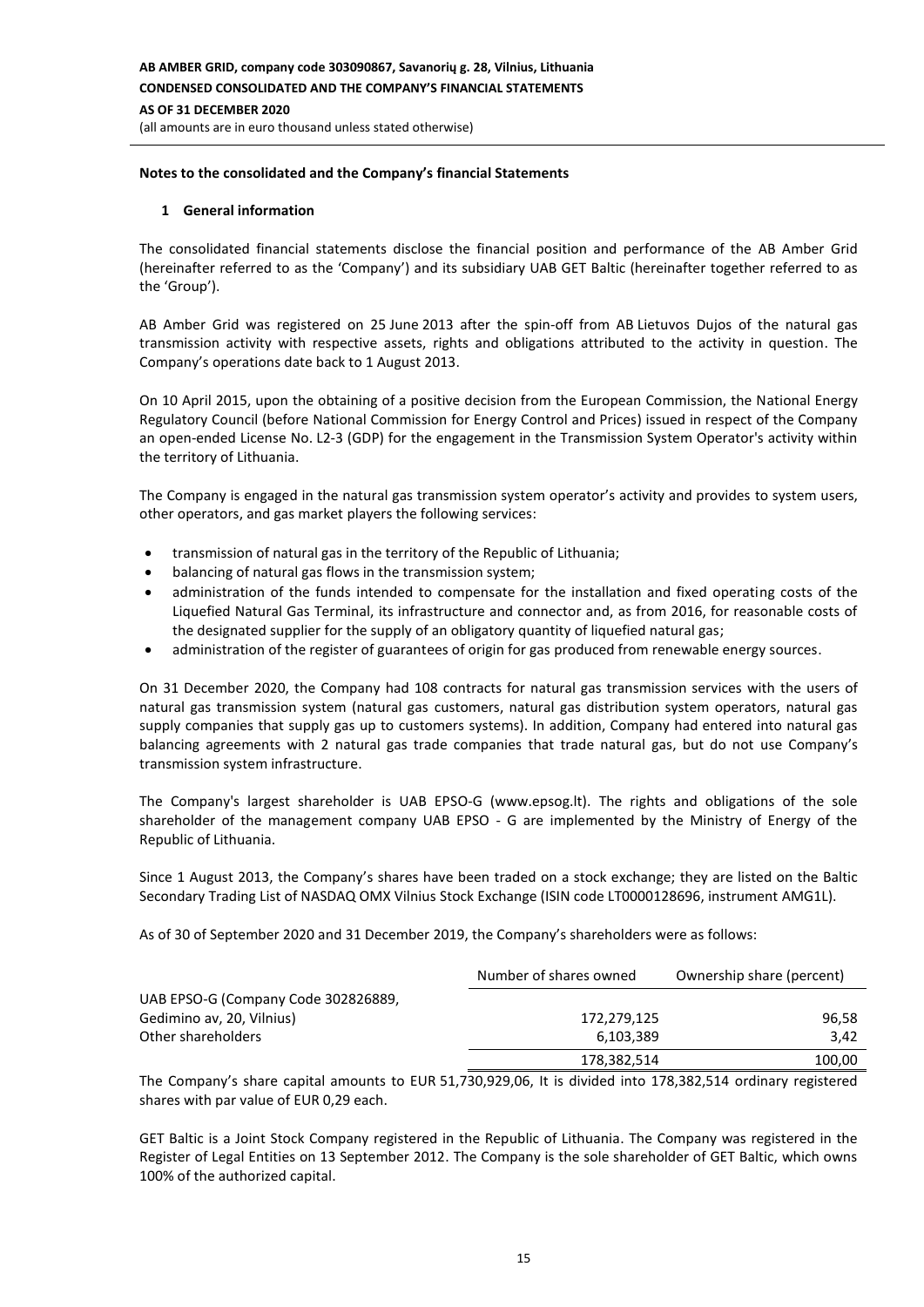#### **AB AMBER GRID, company code 303090867, Savanorių g. 28, Vilnius, Lithuania CONDENSED CONSOLIDATED AND THE COMPANY'S FINANCIAL STATEMENTS**

#### **AS OF 31 DECEMBER 2020**

(all amounts are in euro thousand unless stated otherwise)

| Company        | Company   | Registered address of                | Stake of shares held as | Stake of shares held as |
|----------------|-----------|--------------------------------------|-------------------------|-------------------------|
|                | code      | the company                          | of 31 December 2020     | of 31 December 2019     |
| UAB GET Baltic | 302861178 | Geležinio Vilko st. 18 A,<br>Vilnius | 100 %                   | 100 %                   |

On 31 December 2020 and 31 December 2019 the authorized capital of GET Baltic was valued of EUR 580,450 and it consists of 3,055,000 ordinary registered shares with a nominal value of EUR 0,19.

GET Baltic is a licensed natural gas market operator with a status of Registered Reporting Mechanism status provided by the ACER. The Company administrates the electronic trading system for trading spot and forward natural gas products with physical delivery in the market areas located in Lithuania, Latvia, Estonia and Finland. The Company also provides the following services to wholesale natural gas market participants:

- Providing REMIT data to the ACER;
- Providing inside information;
- Distribution of indirect natural gas transmission capacity at interconnection points between the Baltic States;
- Organizing LNG auction;
- Announcement of balancing marginal pricing.

On 31 December 2020 Get Baltic had 99 registered stock exchange participants.

On 31 December 2020 the average number of employees of the Group and the Company consisted 325 (as at 31 December 2019 – 329); on 31 December 2020 the Company consisted of 318 employees (as at 31 December 2019 - 323).

## **2 Accounting principles**

The financial statements present the figures in thousands of euros. The financial year of the Group and the Company coincides with the calendar year.

These condensed interim consolidated and the Company's financial statements, including the statements of financial standing and profit (loss) accounts, statements of comprehensive income, cash flow statement and the statements of changes in equity for the period ended 31 December 2020 have not been audited. The consolidated and the Company's financial statements for the period ended 31 December 2019 have been audited and prepared in accordance with International Financial Reporting Standards (IFRS).

For a better understanding of the information presented in these financial statements, these condensed financial statements should be read together with the annual consolidate and the Company's financial statements for the period ended 31 December 2019. UAB Deloitte Lietuva carried out an audit of Consolidated and Company's Financial Statements for the period ended on 31 December 2019.

The Group's and the Company's condensed interim consolidated financial statements as of 31 December 2020 were prepared in accordance with International Accounting Standard 34 *Interim Financial Reporting*. The Group and the Company have been following the same accounting principles as the ones that were followed in the preparation of financial statements for the year 2019.

The statements were prepared based on an acquisition cost, excluding tangible fixed assets, which were presented at revalued amount.

In accordance with the accounting principles of fixed assets of EPSO–G UAB group companies, assets are accounted at revalued amount deducting accumulated depreciation and impairment losses, whereas grants are accounted for by reducing the carrying amount of the related asset.

1 January 2019, the Company and the Group first adopted IFRS 16 and its amendments using a modified retrospective method, in which rights-of-use assets and liabilities were recognized in equal amounts, without any adjustment to equity.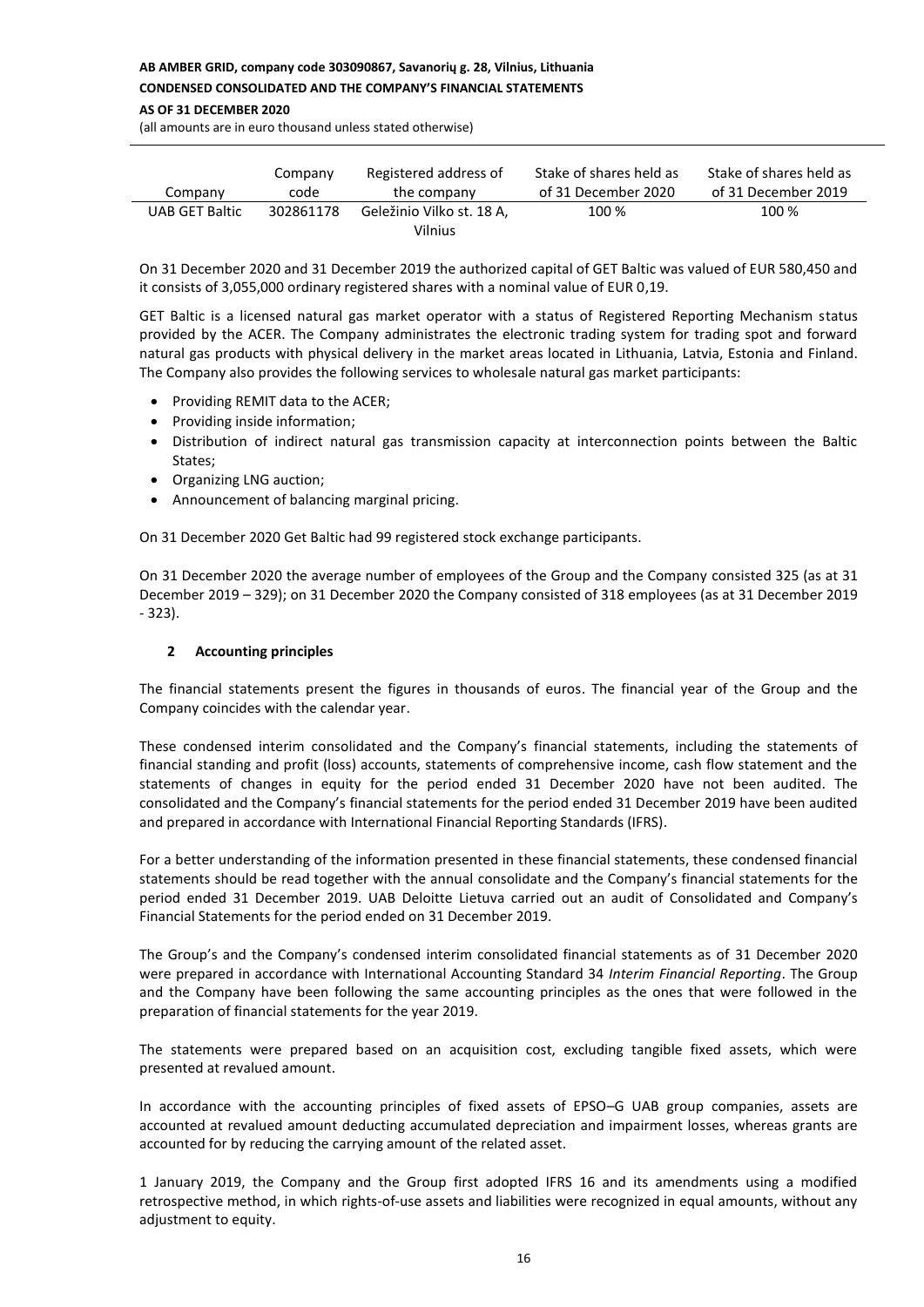### **3 Information by segments**

The Group singles out 2 operating segments: 1) natural gas transmission operations and 2) natural gas exchange operator activities.

All non-current assets of the Group are located in Lithuania, where the Company operates.

As of 31 December 2020, the Group generated 72 % (31 December 2019: 70 %) of its total revenue from the system users in Lithuania, and 25 % (31 December 2019: 29 %) of revenue totalled from transportation of gas to adjacent transmission systems accounted for 3% (31 December 2019: 1%) of revenue originated from the revenue from services provided by the Natural Gas Exchange.

The Group's information on segments for the twelve months period ended on 31 December 2020 is disclosed below:

|                                                       | Transfer activity | Activities of the | Total     |
|-------------------------------------------------------|-------------------|-------------------|-----------|
|                                                       |                   | gas exchange      |           |
| Revenues                                              | 50,797            | 1,503             | 52,300    |
| Income having eliminated the income of Group entities | 50,797            | 1,455             | 52,252    |
| Profit / loss from operating activities               | 14,123            | 792               | 14,915    |
| Net financing income (costs)                          | (360)             | (3)               | (363)     |
| Profit / loss before tax                              | 13,763            | 789               | 14,552    |
| Income tax                                            | 3,640             | (51)              | 3,589     |
| Net earnings (loss)                                   | 17,403            | 738               | 18,141    |
| Depreciation / amortisation costs                     | (10,934)          | (192)             | (11, 126) |
| Write-offs of non-current tangible assets             | (25)              |                   | (25)      |

The Group's information on segments for the twelve months period ended on 31 December 2019 is disclosed below:

|                                                       | Transfer activity | Activities of the | Total    |
|-------------------------------------------------------|-------------------|-------------------|----------|
|                                                       |                   | gas exchange      |          |
| Revenues                                              | 54.217            | 595               | 54.812   |
| Income having eliminated the income of Group entities | 54.213            | 543               | 54.756   |
| Profit / loss from operating activities               | 14.173            | 39                | 14.212   |
| Net financing income (costs)                          | (339)             | (2)               | (341)    |
| Profit / loss before tax                              | 13.834            | 37                | 13.871   |
| Income tax                                            | (2.031)           | (2)               | (2.033)  |
| Net earnings (loss)                                   | 11.803            | 35                | 11.838   |
| Depreciation / amortisation costs                     | (10.032)          | (127)             | (10.159) |
| Write-offs of non-current tangible assets             | (84)              |                   | (84)     |

#### **4 Non-current tangible and intangible assets**

| Non-current intangible assets                 | Group | Company |
|-----------------------------------------------|-------|---------|
| <b>Residual value as of 31 December 2018</b>  | 2,699 | 2,259   |
| Additions                                     | 1,115 | 798     |
| Amortization                                  | (866) | (757)   |
| Netting of grants with the non-current assets | (38)  | (38)    |
| <b>Residual value as of 31 December 2019</b>  | 2,910 | 2,262   |
|                                               |       |         |
| <b>Residual value as of 31 December 2019</b>  | 2,910 | 2,262   |
| Additions                                     | 897   | 719     |
| Write-offs                                    | (15)  |         |
| Amortization                                  | (960) | (794)   |
| Netting of grants with the non-current assets | (177) | (177)   |
| <b>Residual value as of 31 December 2020</b>  | 2,655 | 2,010   |
|                                               |       |         |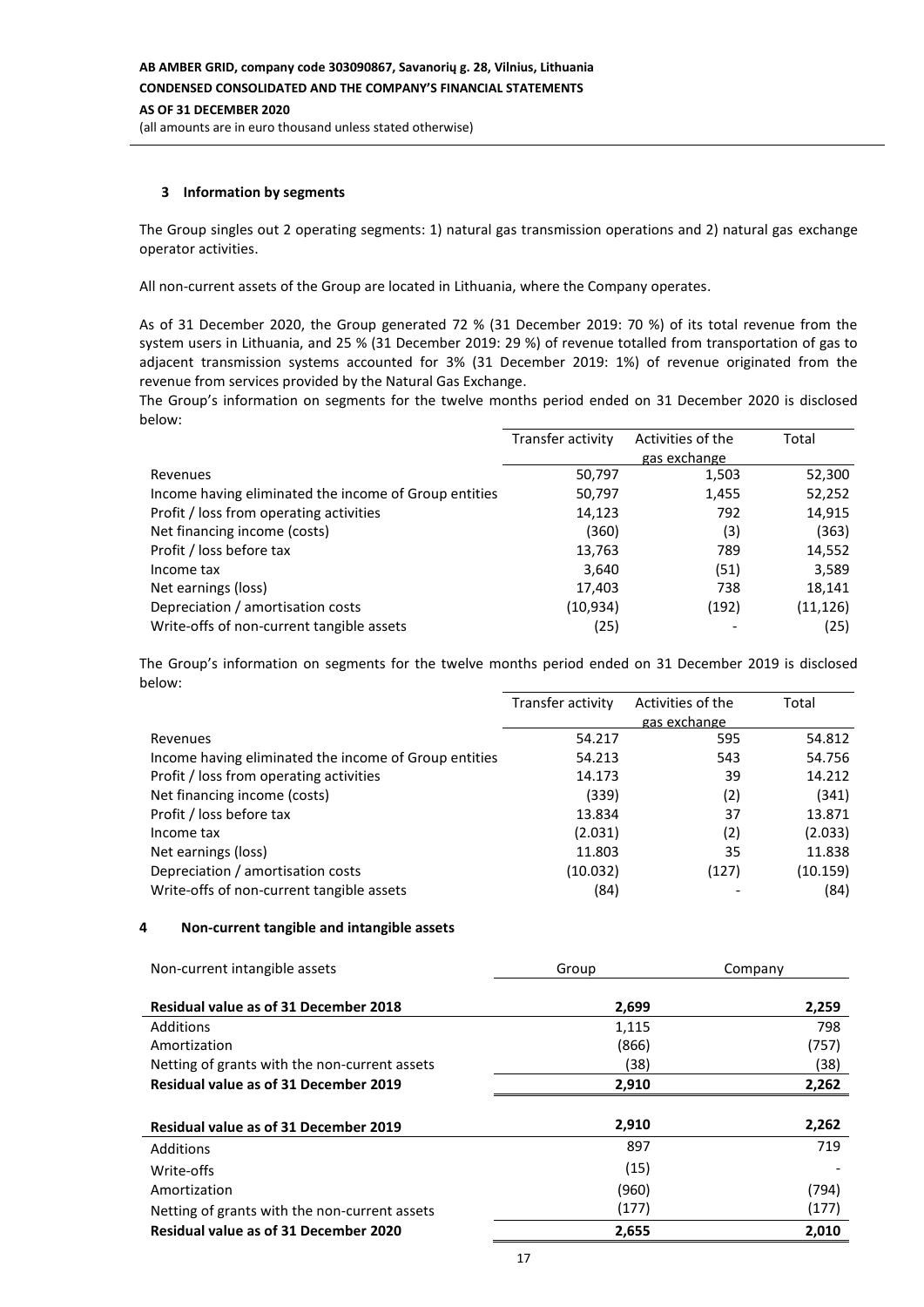# **AB AMBER GRID, company code 303090867, Savanorių g. 28, Vilnius, Lithuania**

# **CONDENSED CONSOLIDATED AND THE COMPANY'S FINANCIAL STATEMENTS**

# **AS OF 31 DECEMBER 2020**

(all amounts are in euro thousand unless stated otherwise)

| Non-current tangible assets                   | Group     | Company  |  |
|-----------------------------------------------|-----------|----------|--|
| <b>Residual value as of 31 December 2018</b>  | 200,031   | 200,028  |  |
| Additions                                     | 17,226    | 17,224   |  |
| Depreciation                                  | (9, 128)  | (9, 128) |  |
| Sales                                         | (1)       | (1)      |  |
| Write-offs                                    | (284)     | (282)    |  |
| Netting of grants with the non-current assets | (6,482)   | (6,482)  |  |
| <b>Residual value as of 31 December 2019</b>  | 201,362   | 201,359  |  |
|                                               |           |          |  |
| <b>Residual value as of 31 December 2019</b>  | 201,362   | 201,359  |  |
| Additions                                     | 88,958    | 88,955   |  |
| Depreciation                                  | (9,727)   | (9, 727) |  |
| Sales                                         | (24)      | (24)     |  |
| Write-offs                                    | (59)      | (57)     |  |
| Netting of grants with the non-current assets | (38, 886) | (38,886) |  |
| <b>Residual value as of 31 December 2020</b>  | 241,624   | 241,620  |  |

In the Group and the Company, non-current assets are accounted at revalued amount of assets, reducing the grants received for that asset.

In 2020 year construction of the gas pipeline connection between Poland and Lithuania has been started. During 2020 year the value of procurement of construction works, materials, etc, services for the implementation of the project was amounted to EUR 76,977 thousand, EUR, recognized amount of the grants receivables - EUR 34,437 thousand.

The amount of the depreciation of the grants in the income statement is reflected by deducting the depreciation costs of the related assets with the grant income, as of 31 December 2020, it stood at EUR 2,646 thousand (as of 31 December 2019 - EUR 2,460 thousand).

# **5 Construction in progress**

The largest objects of construction in progress of the Group and Company as of 31 December 2020 and 31 December 2019 were as follows:

|                                                                      | Group       |             |  |
|----------------------------------------------------------------------|-------------|-------------|--|
| Object                                                               | 31 December | 31 December |  |
|                                                                      | 2020        | 2019        |  |
| Implementation of the gas interconnection Poland-Lithuania in the    |             |             |  |
| territory of Lithuania                                               | 83,799      | 6,822       |  |
| Installation of control device releasing and receiving chambers      | 4,446       | 764         |  |
| Implementation of operative technological control of gas             |             |             |  |
| transmission system                                                  | 2,776       | 1,970       |  |
| Construction of the gas transmission pipeline Vilnius-Kaunas and the |             |             |  |
| connection Kaunas-Šakiai                                             | 551         | 551         |  |
| Other                                                                | 1,691       | 1,857       |  |
| Recognized grants (netting of grants with the non-current assets)    | (40.910)    | (4.224)     |  |
| <sup>1)</sup> Less: impairment of construction in progress           | (580)       | (580)       |  |
|                                                                      | 51,773      | 7,160       |  |

 $1)$ Impairment for the Project "Construction of interconnection between the gas transmission pipelines Vilnius-Kaunas and Kaunas-Šakiai (spatial planning and design services)" was made for the amount of EUR 551 thousand because the construction of the pipeline was postponed for later periods and there arose certain uncertainties regarding the resolution of its funding issues and its further development, 29 thousand EUR impairment was performed for reconstruction of dispatch building,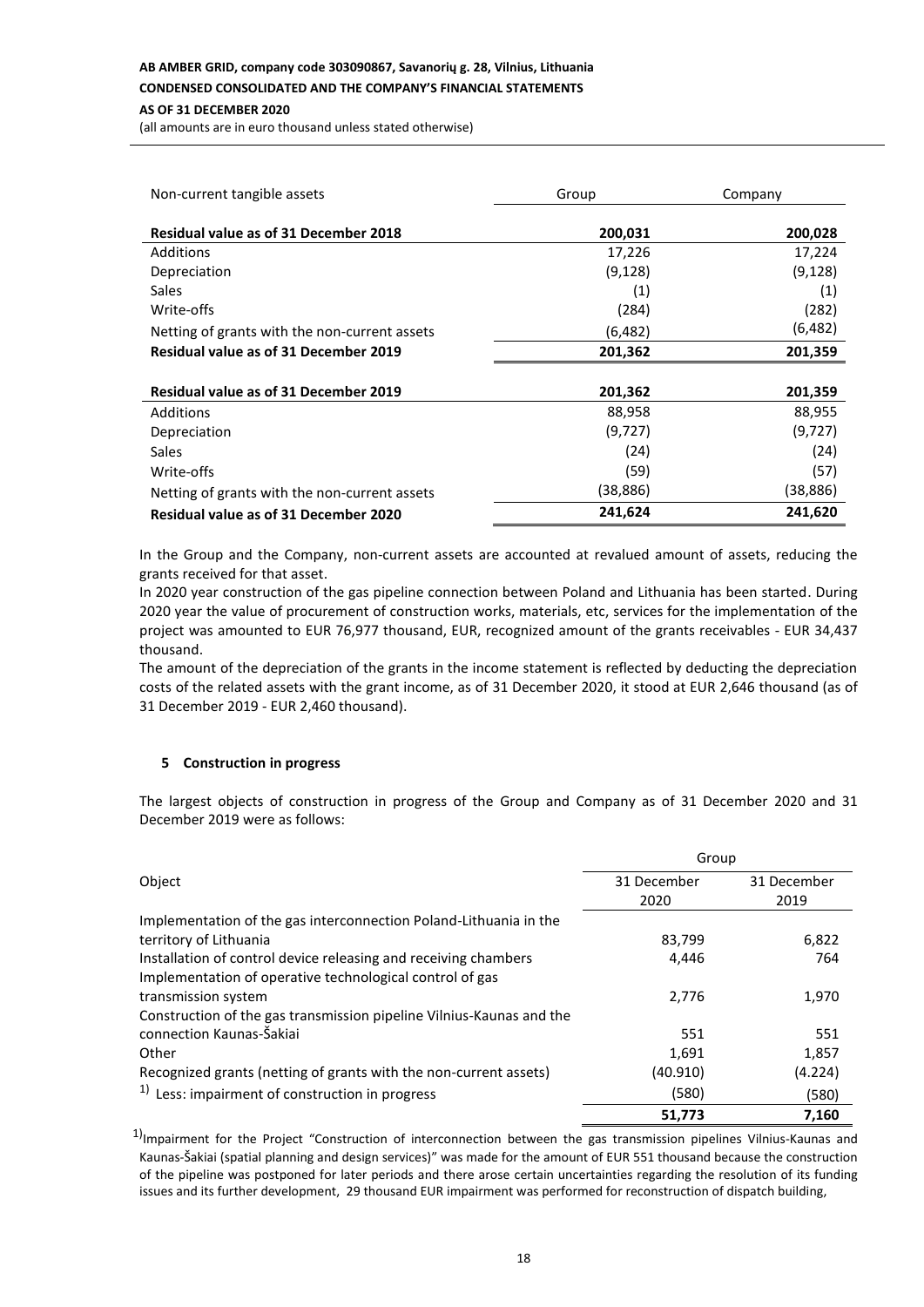# **6 The right-of-use assets and lease liabilities**

l,

As stated below, the Group and the Company leases office space, vehicles, and land, Lease terms for premises - 8- 9 years, vehicles - 4 years, land - 99 years. The Group and the Company, in recognizing its right-of-use assets and lease liabilities by determining the lease terms assessed the likelihood of contract extension. Preparing these condensed financial statements, the Company has reviewed the lease term for the office space based on reasonable assumptions that the lease will not be renewed and reassessed the lease obligations.

|                                                       | Group            |       |                          |              |
|-------------------------------------------------------|------------------|-------|--------------------------|--------------|
|                                                       | <b>Buildings</b> | Land  | <b>Motor</b><br>vehicles | <b>Total</b> |
| Initial value of recognized assets at 1 January 2019* | 749              | 1,278 | ٠                        | 2,027        |
| Acquisitions                                          | 152              |       | 16                       | 168          |
| Write-offs                                            | (30)             |       |                          | (30)         |
| Amortization                                          | (148)            | (13)  | (3)                      | (164)        |
| Residual value at 31 December 2019                    | 723              | 1,265 | 13                       | 2,001        |
| Residual value of recognized assets at 31 December    |                  |       |                          |              |
| 2019                                                  | 723              | 1,265 | 13                       | 2,001        |
| Acquisitions                                          | 4                |       | 1,119                    | 1,123        |
| Write-offs                                            | (354)            |       | ٠                        | (354)        |
| Amortization                                          | (152)            | (13)  | (270)                    | (435)        |
| <b>Residual value at 31 December 2020</b>             | 221              | 1,252 | 862                      | 2,335        |
| Initial value                                         | 521              | 1,278 | 1,136                    | 2,935        |
| Accumulated depreciation                              | (300)            | (26)  | (274)                    | (600)        |
| <b>Residual value at 31 December 2020</b>             | 221              | 1,252 | 862                      | 2,335        |

\* The Company and its subsidiary as at 1 January 2019 and in prior periods did not have non-current assets held on a finance lease basis.

|                                                       | Company          |       |                              |              |
|-------------------------------------------------------|------------------|-------|------------------------------|--------------|
|                                                       | <b>Buildings</b> | Land  | <b>Motor</b><br>vehicles     | <b>Total</b> |
| Initial value of recognized assets at 1 January 2019* | 749              | 1,278 | $\overline{\phantom{0}}$     | 2,027        |
| Acquisitions                                          |                  |       |                              |              |
| Write-offs                                            | (30)             |       |                              | (30)         |
| Amortization                                          | (134)            | (13)  | $\qquad \qquad \blacksquare$ | (147)        |
| Residual value at 31 December 2019                    | 585              | 1,265 | $\overline{\phantom{0}}$     | 1,850        |
| Residual value of recognized assets at 31 December    |                  |       |                              |              |
| 2019                                                  | 585              | 1,265 |                              | 1,850        |
| Acquisitions                                          |                  |       | 1,119                        | 1,119        |
| Write-offs                                            | (354)            |       |                              | (354)        |
| Amortization                                          | (132)            | (13)  | (266)                        | (411)        |
| <b>Residual value at 31 December 2020</b>             | 99               | 1,252 | 853                          | 2,204        |
| Initial value                                         | 366              | 1,278 | 1,119                        | 2,763        |
| Accumulated depreciation                              | (267)            | (26)  | (266)                        | (559)        |
| <b>Residual value at 31 December 2020</b>             | 99               | 1,252 | 853                          | 2,204        |

\* The Company as at 1 January 2019 and in prior periods did not have non-current assets held on a finance lease basis,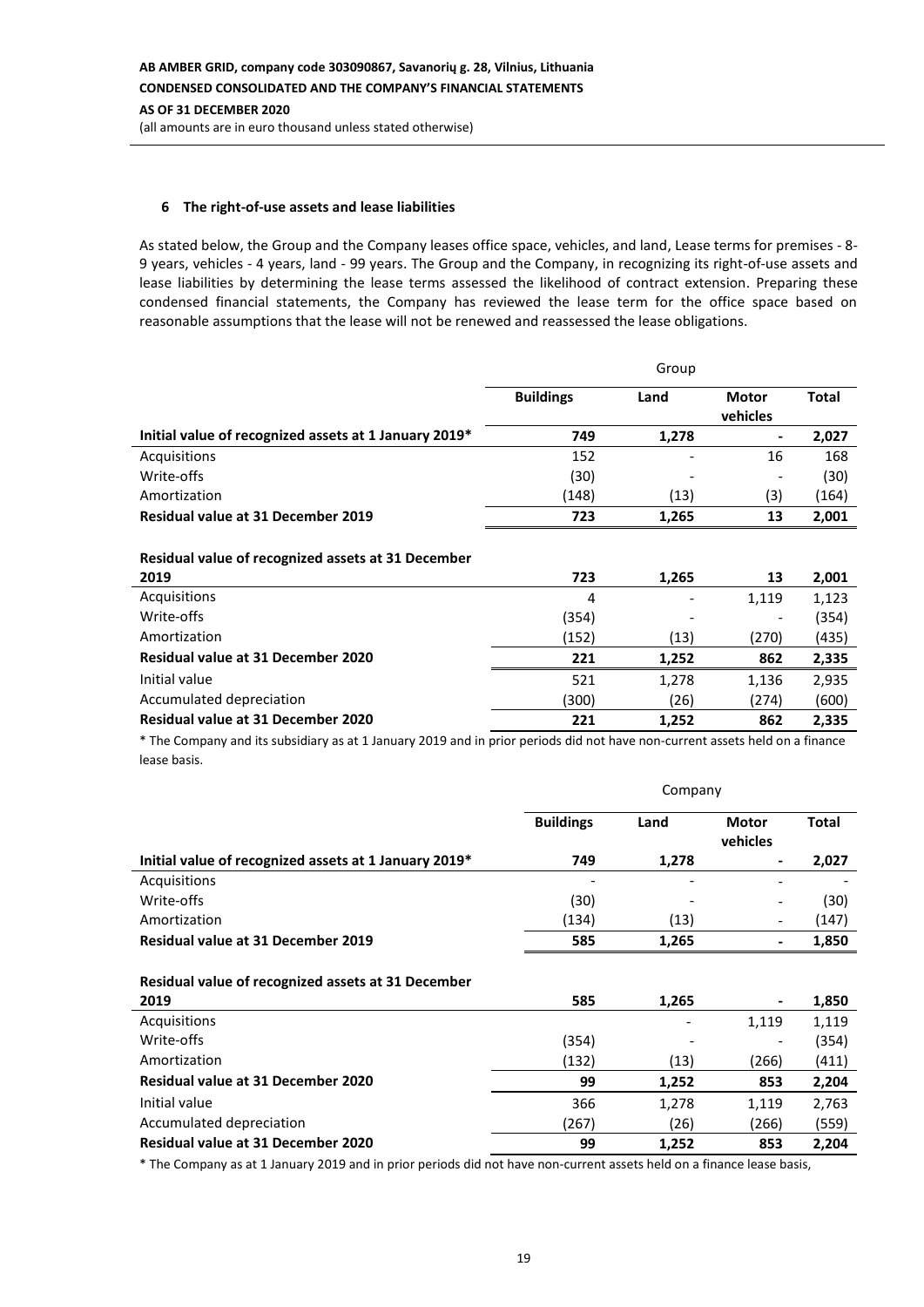# **AB AMBER GRID, company code 303090867, Savanorių g. 28, Vilnius, Lithuania CONDENSED CONSOLIDATED AND THE COMPANY'S FINANCIAL STATEMENTS AS OF 31 DECEMBER 2020**

(all amounts are in euro thousand unless stated otherwise)

As the useful life of the right-of-use assets is longer than the lease term, depreciation is calculated from the commencement date of the lease to the end of the lease term.

|                                                                     | Group          | Company        |
|---------------------------------------------------------------------|----------------|----------------|
|                                                                     | At 31 December | At 31 December |
|                                                                     | 2020           | 2020           |
| Carrying amount of lease liabilities at 31 December,<br>2019        | 2,008          | 1,857          |
| Recognition of lease liabilities under IFRS 16                      | 4              |                |
| Concluded lease contracts                                           | 1,119          | 1,119          |
| Termination of leases (write-offs of debts and accrued<br>interest) | (354)          | (354)          |
| Interest expenses                                                   | 26             | 24             |
| Lease payments (Principal and Interest)                             | (440)          | (416)          |
| Carrying amount of lease liabilities at 31 December,<br>2020        | 2,363          | 2,230          |
| Non-current lease liabilities                                       | 1,953          | 1,843          |
| Current lease liabilities                                           | 410            | 387            |

|                                             | Group          |                |  |
|---------------------------------------------|----------------|----------------|--|
|                                             | At 31 December | At 31 December |  |
| Lease liabilities                           | 2020           | 2019           |  |
| Current year                                | 410            | 160            |  |
| Repayment terms of non-current liabilities: | 1,953          |                |  |
| Between 1 and 2 years                       | 310            | 161            |  |
| From 2 to 3 years                           | 312            | 162            |  |
| From 3 to 5 years                           | 84             | 248            |  |
| After 5 years                               | 1,247          | 1,278          |  |

|                                             | Company        |                |  |  |
|---------------------------------------------|----------------|----------------|--|--|
| Lease liabilities                           | At 31 December | At 31 December |  |  |
|                                             | 2020           | 2019           |  |  |
| Current year                                | 387            |                |  |  |
| Repayment terms of non-current liabilities: | 1,719<br>1,843 |                |  |  |
| Between 1 and 2 years                       | 287            |                |  |  |
| From 2 to 3 years                           | 289            | 139            |  |  |
| From 3 to 5 years                           | 46<br>209      |                |  |  |
| After 5 years                               | 1,221          | 1,233          |  |  |

Interest calculated on lease liabilities reflected in Group's financial operating expenses on 31 December 2020 is EUR 26 thousand.

The Group and the Company had no leases with variable payments not included in the value of lease obligations. In 2020, the Group made lease payments worth EUR 414 thousand.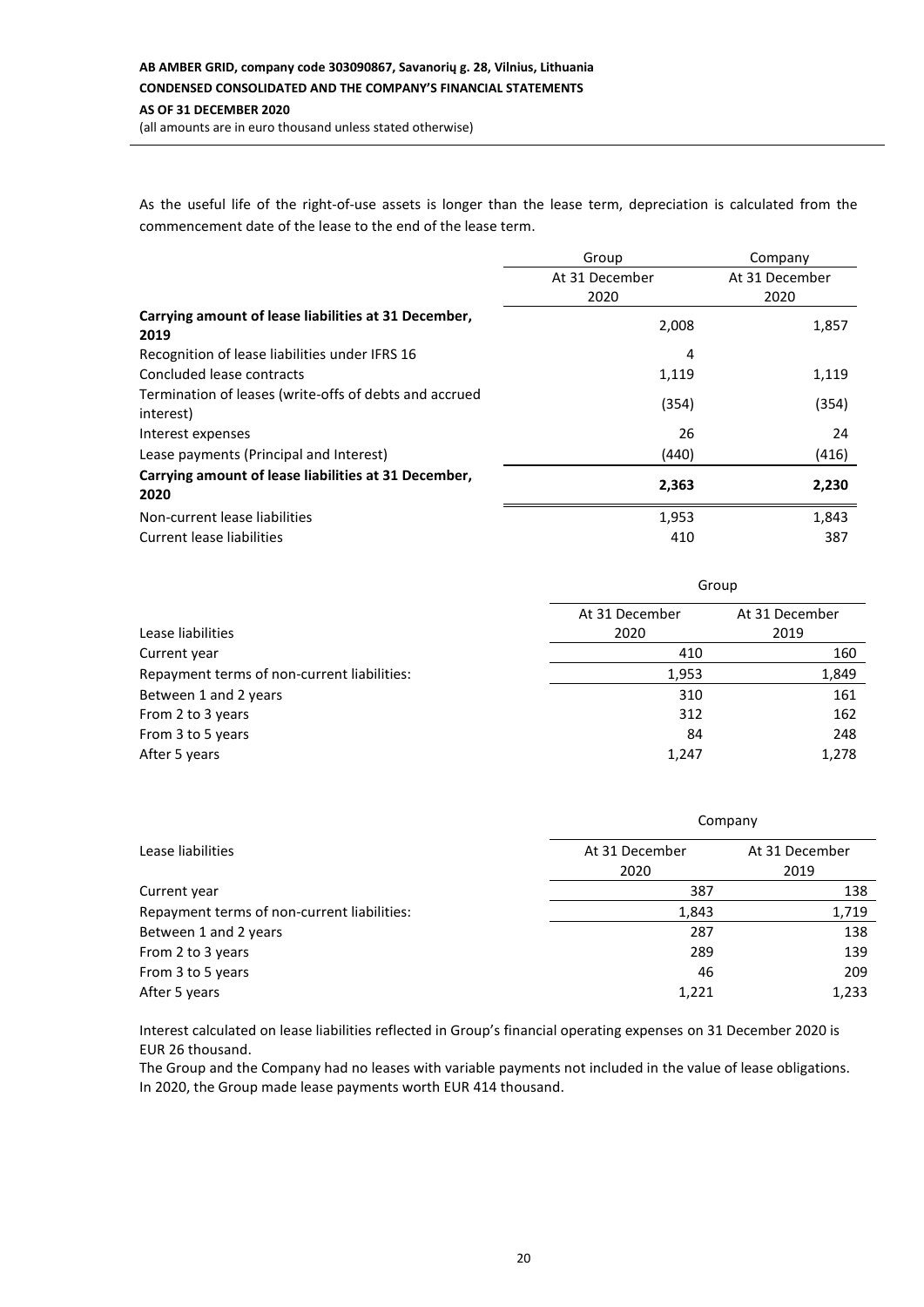# **AS OF 31 DECEMBER 2020**

(all amounts are in euro thousand unless stated otherwise)

#### **7 Trade receivables**

|                                           | Group       |             | Company     |             |
|-------------------------------------------|-------------|-------------|-------------|-------------|
|                                           | 31 December | 31 December | 31 December | 31 December |
|                                           | 2020        | 2019        | 2020        | 2019        |
| Non-current trade receivables             |             |             |             |             |
| Other trade receivables                   |             |             |             |             |
| <b>Current trade receivables</b>          |             |             |             |             |
| Gas transmission services receivables     | 5,745       | 5,508       | 5,799       | 5,524       |
| Other trade receivables                   | 2,195       | 422         | 122         | 411         |
| Less: allowance for the decrease in value |             |             |             |             |
| of trade receivables                      | (70)        | (70)        | (70)        | (70)        |
|                                           | 7,870       | 5,860       | 5,851       | 5,865       |

Short-term trade receivables were interest-free; their payment period ranged from 9 to 30 calendar days. In 2020 impairment of EUR 41 thousand was established in respect of "Geoterma" UAB, a producer of thermal energy, whereas "Geros dujos" UAB formed impairment of EUR 29 thousand.

### **8 Other receivables**

|                                                    | Group                      |        | Company     |             |
|----------------------------------------------------|----------------------------|--------|-------------|-------------|
|                                                    | 31 December<br>31 December |        | 31 December | 31 December |
|                                                    | 2020                       | 2019   | 2020        | 2019        |
| LNG terminal funds receivable (administered by     |                            |        |             |             |
| the Company)                                       | 12,834                     | 16,020 | 12,834      | 16,020      |
| Grants receivable                                  | 25,628                     | 2.754  | 25,628      | 2,754       |
| Receivables accrued for natural gas transportation | 965                        | 541    | 965         | 541         |
| Other receivables                                  | 80                         | 76     | 78          | 73          |
|                                                    | 39,507                     | 19,391 | 39.505      | 19,388      |

The LNG terminal funds receivable as at 31 December 2020 include the overdue amount of EUR 5,253 thousand (as at 31 December 2019 - EUR 4,701) of which total the overdue amount of AB "Achema's" was EUR 5,168 thousand, the overdue amount of UAB "Geros dujos" was EUR 19 thousand, the overdue amount of UAB "Geoterma" was EUR 65 thousand, other - EUR 1 thousand. For more information about AB "Achema" see note 18 Commitments and Contingencies.

For the Company's Other Receivables, no impairment loss was formed.

### **9 Other financial assets**

As of 31 December 2020, the Group other financial assets consisted of cash collected from the additional natural gas supply security component to be included in the natural gas transmission price, referred to as the LNG terminal funds. These funds are received from the system users, kept in line with the requirements of legal acts in a separate bank account for the administered LNG terminal funds and designated for the payment to the recipients of the LNG terminal funds – i,e, the LNG terminal operator (Klaipėdos Nafta AB), the designated supplier (UAB "Ignitis") and Company – to cover the administration expenses of the LNG terminal funds, Based on the State Energy Regulatory Councils Resolution No. O3E-766 of 25 November 2019 (amendment Resolution No, O3E-924 of 31 December 2019) the new natural gas supply security component has been effect from 1 January 2020.

The advance payment funds received by gas exchange members as at 31 December 2020 are accounted for EUR 8,684 thousand (as at 31 December 2019 – EUR 18,644).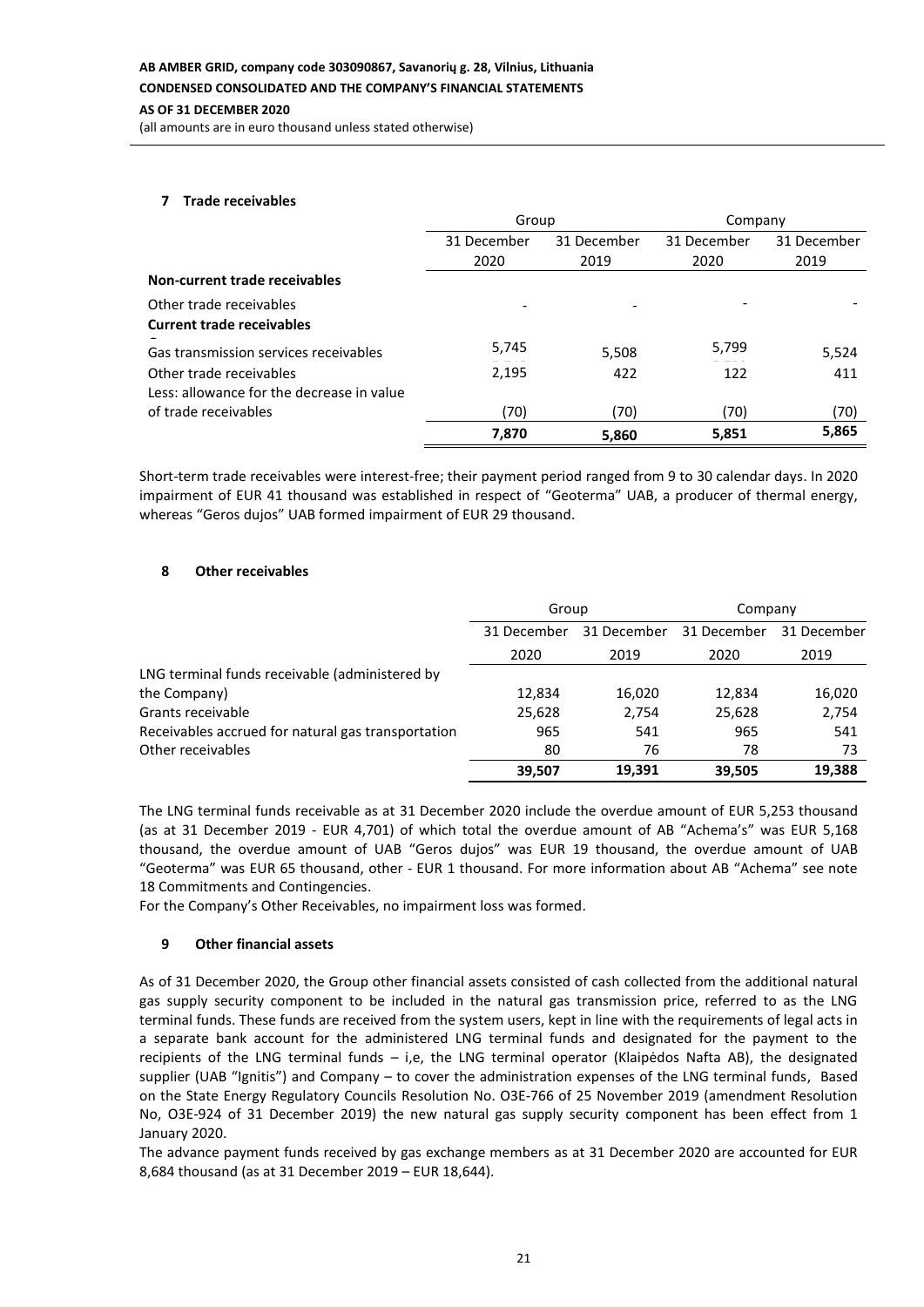# **AB AMBER GRID, company code 303090867, Savanorių g. 28, Vilnius, Lithuania CONDENSED CONSOLIDATED AND THE COMPANY'S FINANCIAL STATEMENTS**

## **AS OF 31 DECEMBER 2020**

(all amounts are in euro thousand unless stated otherwise)

|                                               | Group            |                  |  |
|-----------------------------------------------|------------------|------------------|--|
|                                               | 31 December 2020 | 31 December 2019 |  |
| Funds of the LNG terminal                     |                  | 4                |  |
| Funds transferred by the gas exchange members | 8.684            | 18.644           |  |
|                                               | 8,687            | 18,648           |  |

The Group and the Company keeps its cash in the accounts of those banks, which meet reliability requirements.

### **10 Loans**

|                                             | Group               |                     | Company             |                     |
|---------------------------------------------|---------------------|---------------------|---------------------|---------------------|
|                                             | 31 December<br>2020 | 31 December<br>2019 | 31 December<br>2020 | 31 December<br>2019 |
| Long-term loans                             |                     |                     |                     |                     |
| Loans from credit institutions of Lithuania | 22,000              | 30,000              | 22,000              | 30,000              |
| Loans from international financial          |                     |                     |                     |                     |
| institutions                                | 79,565              | 21,739              | 79,565              | 21,739              |
| <b>Short-term loans</b>                     |                     |                     |                     |                     |
| Loans from credit institutions of Lithuania |                     |                     |                     |                     |
| Short-term loan (EPSO-G UAB)                | 7,852               | 6,452               | 7,852               | 6,272               |
| Current portion of long-term loans          | 10,174              | 13,618              | 10,174              | 13,618              |
|                                             | 119,591             | 71,809              | 119,591             | 71.629              |

For the balancing of working capital on 27 February 2019 the Company and EPSO-G UAB entered into lending and borrowing via cash pool agreement, in which a maximum borrowing limit of EUR 15,000 thousand from EPSO-G UAB has been set. On 31 March 2020 an additional agreement was signed, which increased the maximum borrowing limit to 35,000 thousand euros and on 29 June 2020 according another supplementary agreement - to 40,000 thousand euros.

On 30 June 2020 AB Amber Grid signed up to 65 million euros long-term financing agreement with the European Investment Bank (EIB) for the construction of a gas pipeline connection between Poland and Lithuania in the territory of the Republic of Lithuania. On 31 December 2020 used part of loan amounted to 60,000 thousand. The weighted average of the interest of the Group and Company loans as of 31 December 2020 was at 0,39 per cent (31 December 2019 was at 0,49 per cent).

### **11 Income tax**

In 2020, the standard corporate income tax rate applicable to the companies of the Republic of Lithuania was 15 per cent (in 2019: 15 per cent). The income tax expenses for the period comprise the current income tax and the deferred income tax.

On investments in new technologies, as at 31 December 2020, the Company had calculated a corporate income tax relief amounting to EUR 5,888 thousand (as at 31 December 2019: EUR 218 thousand).

### **12 Trade payables**

|                                                 | Group               |                     | Company             |                     |
|-------------------------------------------------|---------------------|---------------------|---------------------|---------------------|
|                                                 | 31 December<br>2020 | 31 December<br>2019 | 31 December<br>2020 | 31 December<br>2019 |
| Payables to suppliers under investment          |                     |                     |                     |                     |
| programme (reconstruction and modernisation)    | 4.810               | 1,440               | 4.810               | 1,440               |
| Payables to suppliers of goods and providers of |                     |                     |                     |                     |
| services                                        | 2,106               | 1,280               | 2,007               | 1,195               |
| Payables to providers of repairs services under |                     |                     |                     |                     |
| non-current assets repairs programme            | 265                 | 396                 | 265                 | 396                 |
| Payables to suppliers of natural gas            | 3,248               | 3,851               | 1,069               | 1,160               |
|                                                 | 10.429              | 6.967               | 8.151               | 4.191               |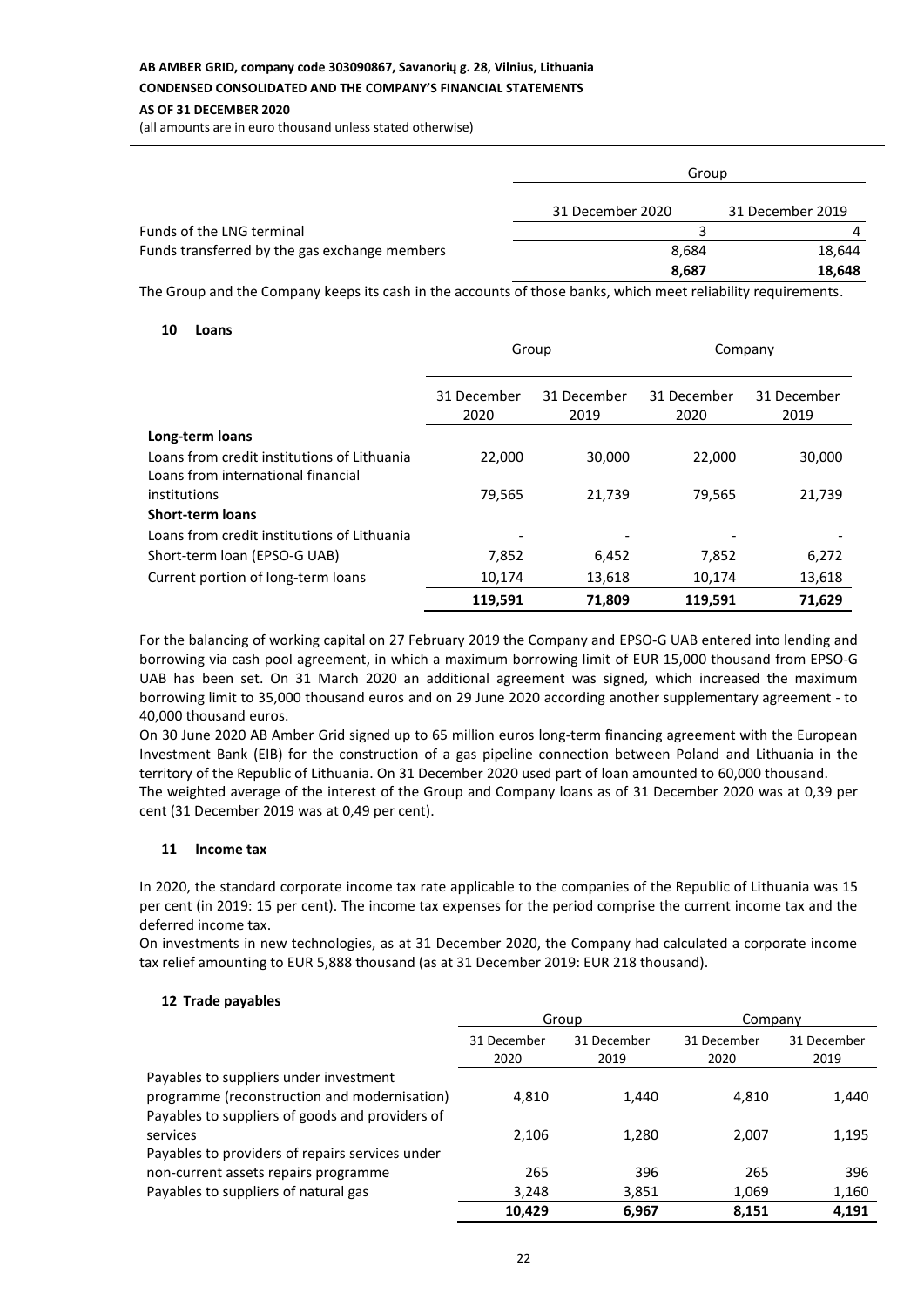Ensuring the implementation of the strategic project, construction works of the gas pipeline connection between Poland and Lithuania (see Note 4), obligations to suppliers (contractors) regarding the implementation of the project on 31 December 2020 were amounted to EUR 3,282 thousand.

As at 31 December 2020, the trade payables were interest-free and the payment terms of the largest share of them ranged from 30 to 60 days.

### **13 Received advanced payments**

Prepayments received by the Group on 31 December 2020 was in amount of EUR 8,524 thousand (as of 31 December 2019 EUR -17,103 thousand). Advance payments received by the Company are the payments received from the EU for investment projects, advance payments for the provision of transmission services and gas exchange members.

GET Baltic advance payments paid by the participants of Exchange are accounted for as prepayments received from the exchange participants and are used on the settlement date, unless a request is made from the participants not to use the advance paid for reduction of the amount due for gas and exchange services. An unused advance or part thereof remains with the other participant's settlements. If the participant does not use the advance for more than 1 year, it is returned back to him.

### **14 Other payables and current liabilities**

|                                             | Group       |             | Company     |             |
|---------------------------------------------|-------------|-------------|-------------|-------------|
|                                             | 31 December | 31 December | 31 December | 31 December |
|                                             | 2019        | 2019        | 2020        | 2019        |
| Payable LNG terminal funds administrated by |             |             |             |             |
| the Company                                 | 10,670      | 13,562      | 10,670      | 13,562      |
| Accrued LNG terminal funds subject to       |             |             |             |             |
| administration by the Company*              | 2,175       | 2,461       | 2,175       | 2,461       |
| Real Estate Tax payable                     | 453         | 432         | 453         | 432         |
| Value Added Tax (VAT) payable               | 582         | 501         | 278         | 222         |
| Other payables                              | 465         | 480         | 405         | 469         |
|                                             | 14.345      | 17.436      | 13,981      | 17.146      |

\*Accrued LNG terminal funds subject to administration by the Company are accounted when natural gas transmission system users are issued VAT invoices. Accrued funds subject to administration by the Company are included into the account of LNG terminal funds payable when AB "Klaipėdos Nafta" and UAB "Ignitis" former UAB "Lietuvos energijos tiekimas" issue a VAT invoice to the Company in respect of the security-of-supply-related extra tariff component added to the regular natural gas tariff.

### **15 Earnings per share**

Basic earnings per share reflect the Group net profit divided by the weighted average number of shares. There are no diluting instruments, therefore basic and diluted earnings per share are equal. Calculations of the basic earnings per share are presented below:

|                                                                   | Group               |                     |  |  |
|-------------------------------------------------------------------|---------------------|---------------------|--|--|
|                                                                   | 31 December<br>2020 | 31 December<br>2019 |  |  |
| Net profit (loss) attributable to the shareholders (EUR thousand) | 18,141              | 11,838              |  |  |
| Weighted average number of shares (thousand)                      | 178,383             | 178,383             |  |  |
| Earnings per share (EUR)                                          | 0.10                | 0,07                |  |  |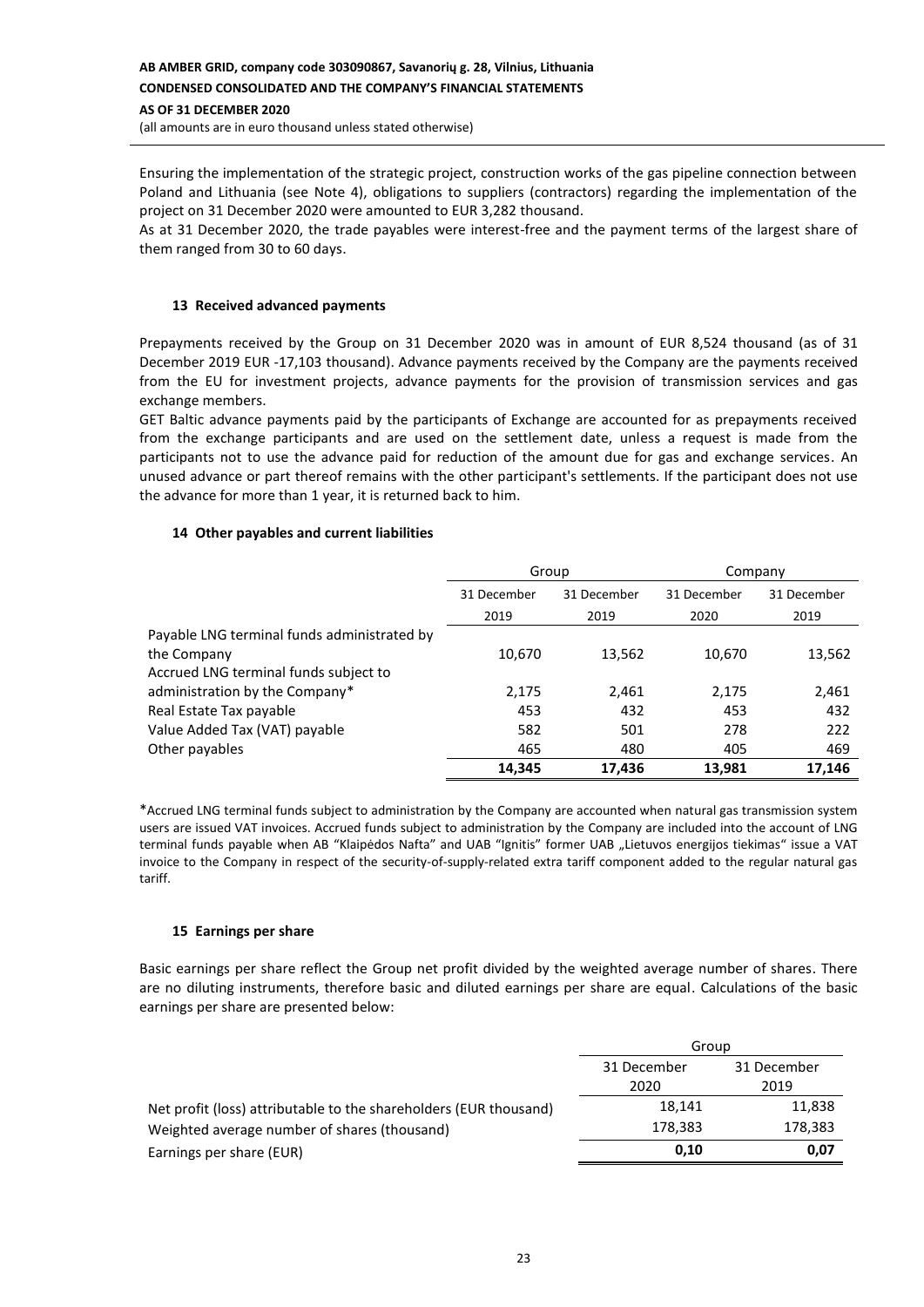### **16 Dividends**

The annual meeting of shareholders of the Company of 23 April 2019 approved the dividends for the year ended 31 December 2018; the dividends accounted for EUR 5,227 thousand or EUR 0,0293 per share. In view of the decision of the market regulator in 2019 to set a significantly lower allowable income level for the company for 2020 year due to exceeding the return on investment in previous years and at the same time increasing the need for investments in the construction of the GIPL gas pipeline with Poland, the shareholders' meeting on 20 April 2020 approved the proposal of the Board of Amber Grid to keep the earned profit in the company. During 2020 year dividends approved by shareholders in previous periods were paid.

#### **17 Commitments and contingencies**

#### Litigations

Currently, the Company has initiated two civil cases on the adjudication of the additional component, regarding the security of natural gas supply, to the natural gas transmission price (hereinafter - LNG terminal funds) from Achema AB. The Company acts solely as a LNG terminal funds administrator and transfers LNG terminal funds to its recipients only after collecting them from buyers, so there is no credit risk arising from the disputed amounts.

In addition, the courts are considering a case regarding the legality of the decisions of the Company's Procurement Commission in the procurement of the GIPL project (procurement No, 381642). On 21 May 2020, the Lithuanian Court of Appeal issued a ruling by which the decision of the Vilnius Regional Court of 29 February 2020 was left unchanged (the purchase results remained unchanged). Currently, the plaintiff in the case has filed a cassation appeal, which is accepted and will be considered in the Supreme Court of Lithuania. The Supreme Court of Lithuania will announce the ruling on 3 March 2021.

#### **18 Related party transactions**

As at 31 December 2020 and 31 December 2019, the parent company was EPSO-G UAB. The parent country of the latter company was the Republic of Lithuania, represented by the Ministry of Energy of the Republic of Lithuania. For the purposes of related-party disclosures, the Republic of Lithuania does not include central or local authorities. Disclosures include transactions and balances with EPSO-G Group companies, subsidiaries, all statecontrolled companies or those under significant influence (transactions with such entities are disclosed separately only if the amount of transactions exceeds EUR 100,000 in a calendar year) and management, and close family members. A list of publicly-controlled entities or those under significant influence that are subject to disclosure is provided here:<https://vkc.sipa.lt/apie-imones/vvi-sarasas/>

The Company's/Group's related parties as at 31 December 2020 and 31 December 2019 were as follows:

- EPSO-G (the parent company), 100% of EPSO-G share capital is owned by the Ministry of Energy of the Republic of Lithuania;
- Epso-G UAB Group companies:
	- Litgrid AB (common shareholders);
	- Tetas UAB (common shareholders);
	- Baltpool UAB (common shareholders),
	- The subsidiary of the Company GET Baltic UAB;
	- Ignitis grupė UAB companies:
	- Energijos skirstymo operatorius AB;
	- Ignitis UAB;
	- Ignitis gamyba AB;
	- Energetikos paslaugų ir rangos organizacija UAB
	- Other state-controlled companies:
	- Klaipėdos nafta AB;
	- State Enterprise Ignalina Nuclear Power Plant;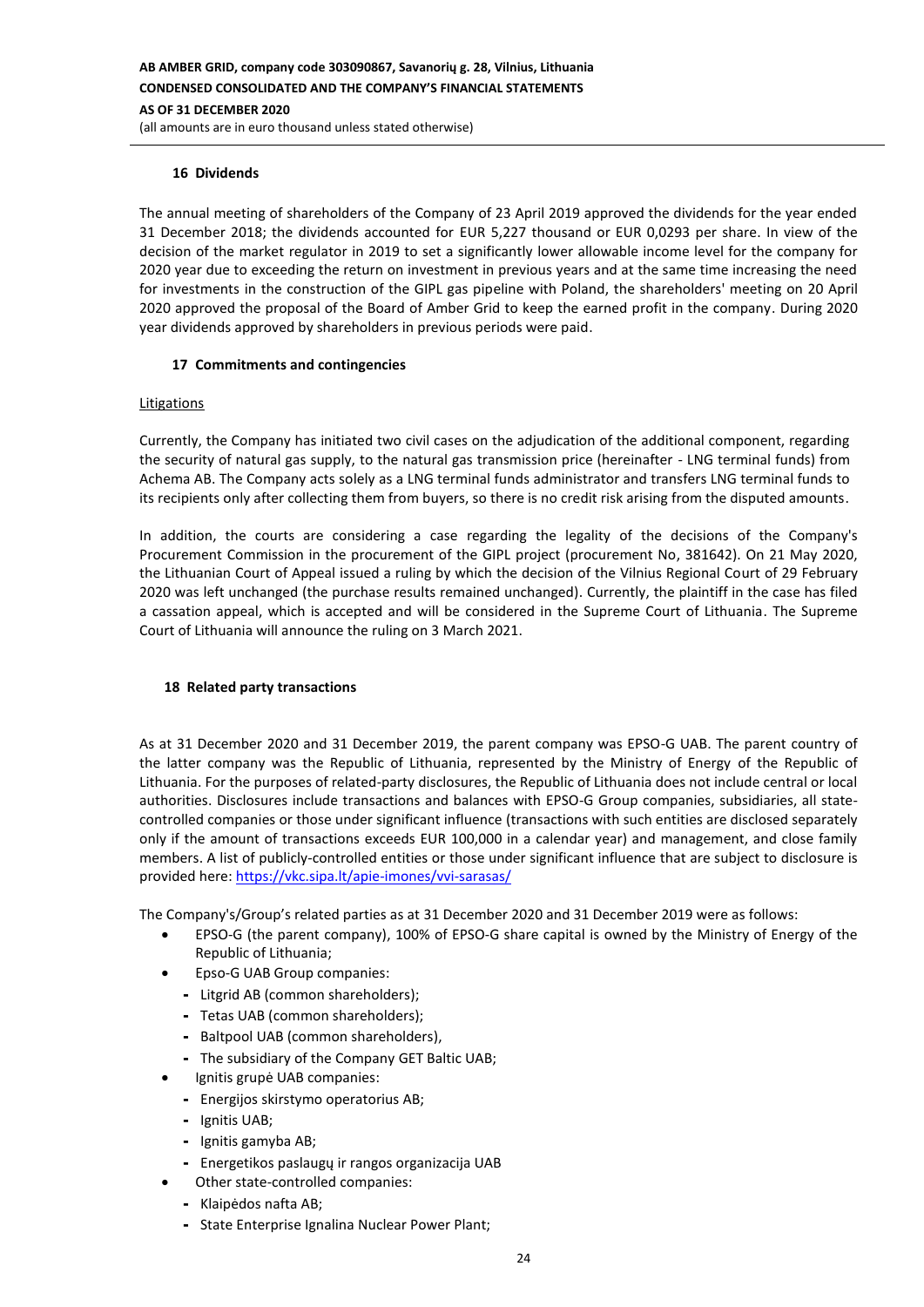# **AB AMBER GRID, company code 303090867, Savanorių g. 28, Vilnius, Lithuania CONDENSED CONSOLIDATED AND THE COMPANY'S FINANCIAL STATEMENTS**

# **AS OF 31 DECEMBER 2020**

(all amounts are in euro thousand unless stated otherwise)

- State Enterprise Geoterma
- Other state-controlled companies or those under significant influence,
- Management.

The tables below show the Group's and the Company's receivables and payables from related parties as at 31 December 2020 and 31 December 2019. Transactions with related parties are disclosed for the twelve-month period ended 31 December 2020 and 31 December 2019:

|                                      | Group                |                      |                               |                  |                            |                                     |
|--------------------------------------|----------------------|----------------------|-------------------------------|------------------|----------------------------|-------------------------------------|
| For the year 2020                    | <b>Acquisitions</b>  | <b>Sales</b>         | <b>Accounts</b><br>receivable | Loans<br>granted | <b>Accounts</b><br>payable | Costs of<br>financial<br>operations |
| UAB "EPSO - G"                       | 130                  |                      |                               | 7,852            | 18                         | 69                                  |
| UAB "TETAS"                          | 16                   |                      |                               |                  |                            |                                     |
| AB "Ignitis gamyba"                  | $7^{2}$              | $38,726^{2}$         | $2.068^{2}$                   |                  | 2,365                      |                                     |
| AB "Energijos skirstymo operatorius" | 188                  | 468                  | 49                            |                  |                            |                                     |
| UAB "Ignitis"                        | 54,457 <sup>2)</sup> | 35,848 <sup>2)</sup> | $3,098^{2}$                   |                  | $4,693^{2}$                |                                     |
| UAB "Transporto valdymas"            | 358                  |                      |                               |                  | 41                         |                                     |
| AB "Klaipėdos nafta"                 | $35,729^{2}$         |                      |                               |                  | $7,240^{2}$                |                                     |
| VĮ Ignalinos atominė                 |                      | $160^{2}$            | $20^{2}$                      |                  |                            |                                     |
| VJ "Geoterma"                        |                      |                      | 110                           |                  |                            |                                     |
| Other state-owned companies          | 73                   |                      |                               |                  | 6                          |                                     |
|                                      | 90,958               | 75,205               | 5,345                         | 7,852            | 14,363                     | 69                                  |

| For the year 2019                    | <b>Acquisitions</b>  | <b>Sales</b> | <b>Accounts</b><br>receivable | Loans<br>granted | <b>Accounts</b><br>payable | Costs of<br>financial<br>operations |
|--------------------------------------|----------------------|--------------|-------------------------------|------------------|----------------------------|-------------------------------------|
| UAB "EPSO - G"                       | 103                  |              |                               | 6,452            | 21                         | 5.                                  |
| UAB "TETAS"                          |                      |              |                               |                  |                            |                                     |
| AB "Ignitis gamyba"                  | $8^{2}$              | $21,653^{2}$ | $2,037^{2}$                   |                  | $12,242^{2}$               |                                     |
| AB "Energijos skirstymo operatorius" | 178                  | 941          | 84                            |                  |                            |                                     |
| UAB "Ignitis"                        | 58,329 <sup>2)</sup> | $41,165^{2}$ | $4,191^{2}$                   |                  | $4,937^{2}$                |                                     |
| AB "Klaipėdos nafta"                 | $67,724^{2}$         | $2^{1}$      |                               |                  | $10,156^{2}$               |                                     |
| VJ Ignalinos atominė                 |                      | $242^{2}$    | $29^{2}$                      |                  |                            |                                     |
| VI "Geoterma"                        |                      |              | $110^{2}$                     |                  |                            |                                     |
| Other state-owned companies          | 138                  |              |                               |                  | 8                          |                                     |
|                                      | 126.487              | 64,003       | 6.451                         | 6.452            | 27.367                     | 5                                   |

|                                      | Company             |              |                               |                  |                            |                                     |
|--------------------------------------|---------------------|--------------|-------------------------------|------------------|----------------------------|-------------------------------------|
| For the year 2020                    | <b>Acquisitions</b> | <b>Sales</b> | <b>Accounts</b><br>receivable | Loans<br>granted | <b>Accounts</b><br>payable | Costs of<br>financial<br>operations |
| <b>UAB GET Baltic</b>                | $3,870^{1}$         | $109^{1}$    | $54^{1}$                      |                  | $312^{1}$                  |                                     |
| UAB "EPSO - G"                       | 130                 |              |                               | 7,852            | 18                         | 69                                  |
| UAB "TETAS"                          | 16                  |              |                               |                  |                            |                                     |
| AB "Ignitis gamyba"                  | 2                   | $19,063^{2}$ | $2,068^{2}$                   |                  |                            |                                     |
| AB "Energijos skirstymo operatorius" | 188                 | 467          | 49                            |                  |                            |                                     |
| UAB "Ignitis"                        | $29,601^{2}$        | $27,004^{2}$ | $3,097^{2}$                   |                  | $4,155^{2}$                |                                     |
| UAB "Transporto valdymas"            | 352                 |              |                               |                  | 40                         |                                     |
| AB "Klaipėdos nafta"                 | $35,729^{2}$        |              |                               |                  | $7,240^{2}$                |                                     |
| VJ Ignalinos atominė                 |                     | $160^{2}$    | $20^{2}$                      |                  |                            |                                     |
| VJ "Geoterma"                        |                     |              | 110                           |                  |                            |                                     |
| Other state-owned companies          | 67                  |              |                               |                  | 6                          |                                     |
|                                      | 69,955              | 46.804       | 5,398                         | 7,852            | 11,772                     | 69                                  |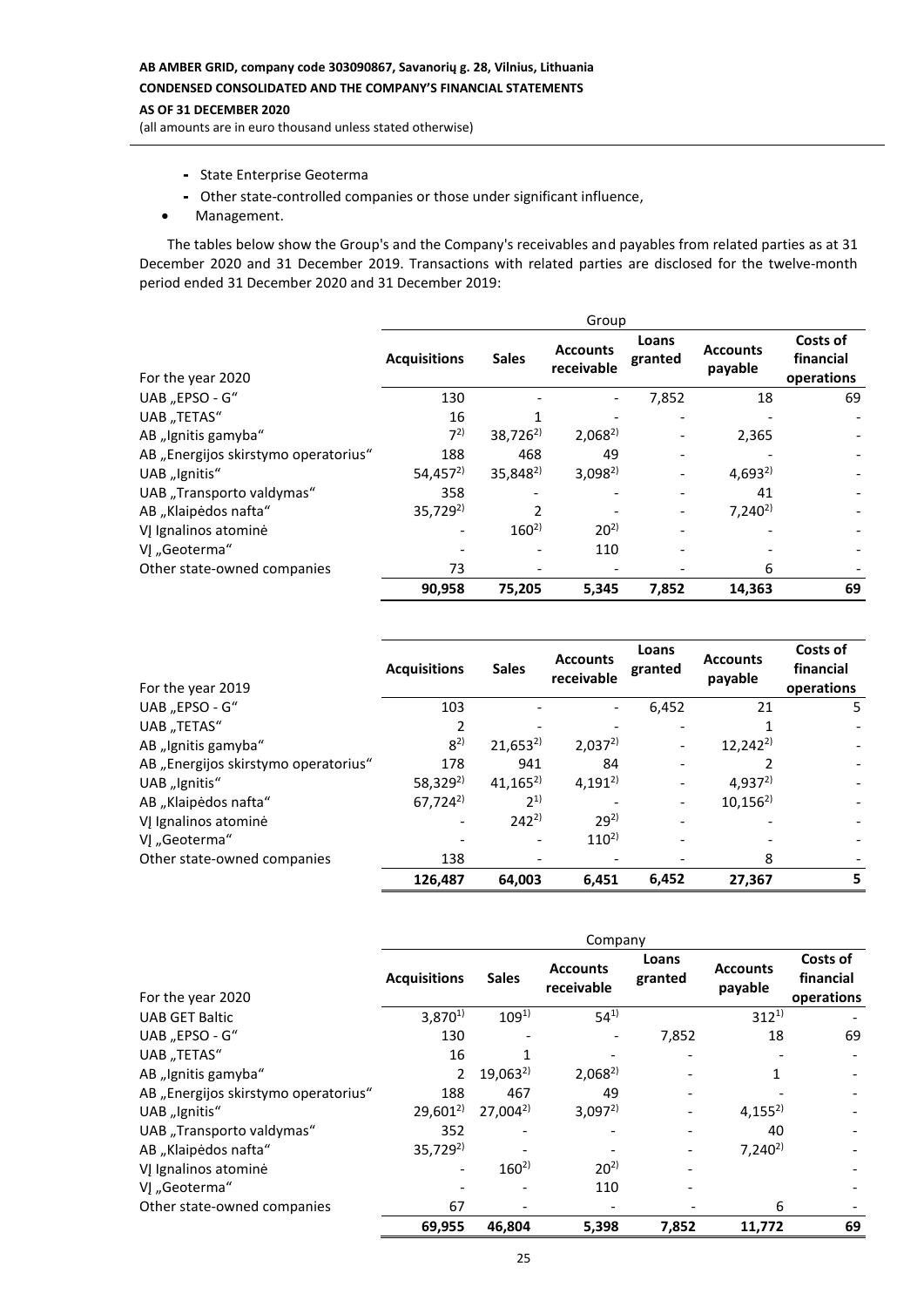# **AB AMBER GRID, company code 303090867, Savanorių g. 28, Vilnius, Lithuania**

# **CONDENSED CONSOLIDATED AND THE COMPANY'S FINANCIAL STATEMENTS**

# **AS OF 31 DECEMBER 2020**

(all amounts are in euro thousand unless stated otherwise)

| For the year 2019                    | <b>Acquisitions</b> | <b>Sales</b> | <b>Accounts</b><br>receivable | Loans<br>granted | <b>Accounts</b><br>payable | Costs of<br>financial<br>operations |
|--------------------------------------|---------------------|--------------|-------------------------------|------------------|----------------------------|-------------------------------------|
| <b>UAB GET Baltic</b>                | $7,072^{1}$         | $80^{1}$     | $16^{1}$                      |                  | $354^{1}$                  |                                     |
| UAB "EPSO - G"                       | 108                 |              |                               | 6,272            | 21                         | 5                                   |
| UAB "TETAS"                          |                     |              |                               |                  |                            |                                     |
| AB "Ignitis gamyba"                  | 8                   | $19,934^{2}$ | $2,037^{2}$                   |                  |                            |                                     |
| AB "Energijos skirstymo operatorius" | 178                 | 940          | 84                            |                  |                            |                                     |
| UAB "Ignitis"                        | $32,284^{2}$        | $40,782^{2}$ | $4,190^{2}$                   |                  | $4.184^{2}$                |                                     |
| AB "Klaipėdos nafta"                 | $67,724^{2}$        |              |                               |                  | $10,156^{2}$               |                                     |
| VJ Ignalinos atominė                 |                     | $242^{2}$    | $29^{2}$                      |                  |                            |                                     |
| VJ "Geoterma"                        |                     |              | $110^{2}$                     |                  |                            |                                     |
| Other state-owned companies          | 133                 |              |                               |                  | 7                          |                                     |
|                                      | 107,509             | 61,978       | 6,466                         | 6,272            | 14,725                     | 5                                   |

1) The Company is a participant of the Natural Gas Exchange operated by Get Baltic UAB and has a participation agreement. The agreement is on standard terms and the under the same terms and conditions as with the other participants. The amount represents the purchases and sales made through this Exchange.

2) LNG terminal funds included.

There have been none guaranties received to the revenue obtained and payable by the related parties. On 31 December 2020 the Company and Group did not form and accounted the depreciation of value to the revenue received from the related parties.

#### **Benefits to the Management**

|                                   | Group |                            | Company |          |  |
|-----------------------------------|-------|----------------------------|---------|----------|--|
|                                   | 31    | 31<br>December<br>December |         | 31       |  |
|                                   |       |                            |         | December |  |
|                                   | 2020  | 2019                       | 2020    | 2019     |  |
|                                   |       |                            |         |          |  |
| Earnings-related benefits         | 539   | 440                        | 455     | 384      |  |
| <b>Benefits for Board Members</b> | 38    | 16                         | 38      | 16       |  |
|                                   | 577   | 456                        | 493     | 400      |  |

The management of the Group and the Company includes the CEO and the Directors of Technical, Legal and Administration, Commercial, Organisation Progress and Chief Financial Officer. No loans, guarantees or assets have been granted to the management of the Group and the Company.

#### **19 Assessment of the impact of COVID-19 on demand and results, significant increase in credit risk, expected credit losses**

Preparing the interim condensed financial statements for the period ended on 31 December 2020, the estimates and assumptions of the Company's management regarding the impact of COVID-19 have not changed compared to the estimates presented in the financial statements of the previous periods.

The Company's management, assessing the possible impact of the main COVID-19 factors on the Company's strategic objectives, cash flows, financial results, did not identify any threats to the Company's business continuity.

Due to the spread threat of the new coronavirus (COVID-19), business continuity and preventive measures have been reviewed and implemented by the Group and the Company: responsible personnel for monitoring the situation and providing information to the Company's management has been appointed; units and personnel performing critical functions and administering the key systems have been identified; additional organizational measures at system control centers are being applied; technical and replacement measures in case of the virus